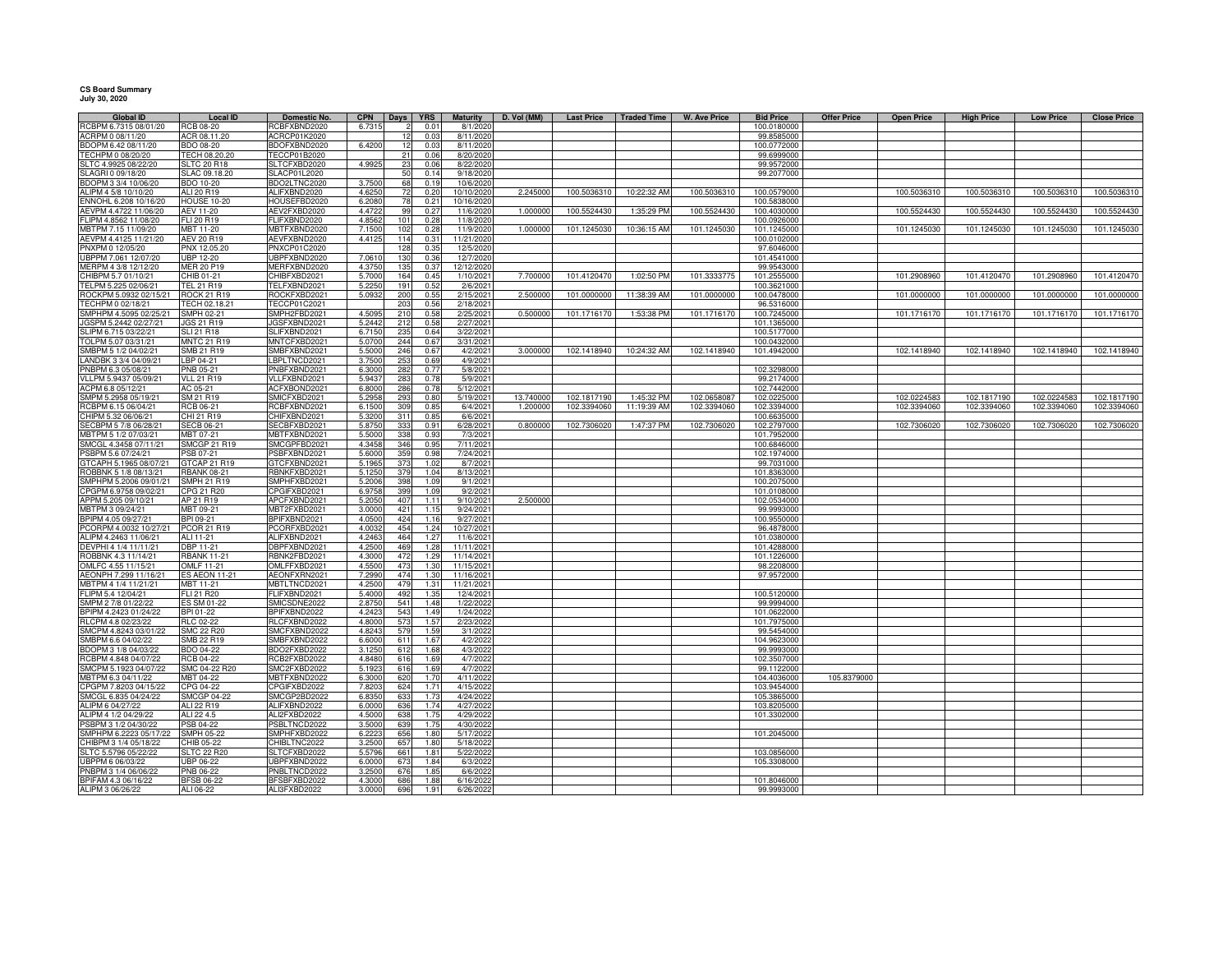| APPM 3 1/8 07/06/22<br>APCFXBND2022<br>3.125<br>4.957000<br>100.7918100<br>11:35:35 AM<br>100.7918100<br>99.9994000<br>100.7918100<br>100.7918100<br>100.7918100<br>100.7918100<br>AP 07-22<br>706<br>1.93<br>7/6/202<br>ENNOHL 6.131 07/16/22<br><b>HOUSE 22 R20</b><br>HOUSEFBD2022<br>6.131<br>716<br>1.96<br>7/16/2022<br>100.2380000<br>SMPM 6.9442 07/16/22<br>SMICFXBD2022<br>SM 22 R19<br>6.9442<br>716<br>1.96<br>7/16/2022<br>106.6393000<br>SECBPM 3 1/8 07/24/22<br><b>SECB 07-22</b><br>SECBFXBD2022<br>3.125<br>724<br>1.98<br>7/24/2022<br>99.9997000<br>RCB 07-22<br>RCB3FXBD2022<br>727<br>7/27/2022<br>2.300000<br>99.9998514<br>99.9998940<br>99.9997960<br>99.9997960<br>RCBPM 3 1/4 07/27/22<br>3.2500<br>1.99<br>99.9997960 10:37:20 AM<br>99.9998000<br>99.9998940<br>BDOPM 4.408 08/03/22<br><b>BDO 08-22</b><br>BDOFXBND2022<br>4.4080<br>2.01<br>8/3/2022<br>734<br>102.3313000<br>AEVPM 5.0056 08/06/22<br><b>AEV 22 R20</b><br>AEVFXBND2022<br>737<br>8/6/2022<br>5.0056<br>2.02<br>102.3204000<br>FLIPM 5.3567 08/20/22<br>ELI 22 R20<br><b>ELIFXBND2022</b><br>5.3567<br>8/20/2022<br>2.06<br>102.6531000<br>751<br>EWPM 4 09/21/22<br>EW 09-22<br>EWBLTNCD2022<br>4.0000<br>783<br>2.14<br>9/21/2022<br>PNBPM 3 3/4 10/27/22<br>PNB 10-22<br>PNB2LTNC2022<br>3.7500<br>819<br>2.24<br>10/27/2022<br><b>AUB 11-22</b><br>AUBFXBND2022<br>4.6250<br>11/7/2022<br>AUBPM 4 5/8 11/07/22<br>830<br>2.27<br>101.7792000<br>103.5395000<br>RCBPM 4.426 11/13/22<br><b>RCB 11-22</b><br><b>CBFXBND2022</b><br>4.4260<br>0.600000<br>102.0160640<br>1:30:43 PM<br>102.0160640<br>102.0184000<br>102.0160640<br>102.0160640<br>102.0160640<br>102.0160640<br>836<br>2.29<br>11/13/2022<br>CHIBPM 3.65 12/02/22<br>CHIB 12-22<br>CHIB2LTN2022<br>3.6500<br>855<br>12/2/2022<br>2.34<br>ROBBNK 4 1/8 12/16/22<br><b>RBANK 12-22</b><br><b>BANKLTN2022</b><br>4.1250<br>869<br>12/16/202<br>2.38<br>SMCGP 22 R20<br>SMCGPFBD2022<br>2.00000<br>102.0789010<br>102.0789010<br>97.5292000<br>102.0789010<br>102.0789010<br>102.0789010<br>102.0789010<br>SMCGL 5 3/8 12/22/22<br>5.375<br>875<br>2.40<br>12/22/202<br>11:47:42 AM<br>CPI 01-23 R20<br>PIFXBND2023<br>5.0496<br>FLIPM 5.0496 01/07/23<br>891<br>2.44<br>1/7/202<br>102.4156000<br>100.0000000<br>2.52<br>2/4/2023<br>PSBPM 4 1/2 02/04/23<br>PSB 02-23<br>PSBFXBND2023<br>4.5000<br>919<br>RCB 02-23<br>RCBLTNCD2023<br>2.54<br>2/11/2023<br>RCBPM 3 3/4 02/11/23<br>3.7500<br>926<br>2.55<br>BDOPM 3 5/8 02/18/23<br>BDO 02-23<br>BDOLTNCD2023<br>3.6250<br>933<br>2/18/2023<br>2.56<br>EWPM 4 1/2 02/21/23<br>EW 02-23<br>EWBFXBND2023<br>4.500<br>936<br>2/21/2023<br>101.6927000<br>GTCAP 23 R20<br>GTCAPH 5.0937 02/27/23<br>GTCFXBND2023<br>5.093<br>942<br>2.58<br>2/27/202<br>95.7822000<br><b>SMPH 23 R21</b><br>SMPHFXBD2023<br>2.59<br>3/1/202<br>SMPHPM 5.663 03/01/23<br>5.663<br>944<br>100.3818000<br>SMC 23 R21<br>SMCFXBND2023<br>105.8580970<br>10:50:33 AM<br>105.8580970<br>105.8580970<br>105.8580970<br>105.8580970<br>105.8580970<br>SMCPM 6 1/4 03/19/23<br>6.250<br>962<br>2.63<br>3/19/2023<br>36,800000<br>105.8405000<br>MBTPM 4 1/2 04/24/23<br>MBT 04-23<br>MBTFXBND2023<br>4.500<br>998<br>2.73<br>4/24/2023<br>101.5435000<br>PNBPM 3 7/8 04/26/23<br><b>PNB 04-23</b><br>PNBLTNCD2023<br>3.875<br>1000<br>2.74<br>4/26/2023<br>EDCPM 4.7312 05/03/23<br>EDC 23 R19<br>EDCFXBND2023<br>4.731<br>2.76<br>5/3/2023<br>50,000000<br>103.0578200<br>10:24:26 AM<br>103.0578200<br>102.4043000<br>103.0578200<br>103.0578200<br>103.0578200<br>103.0578200<br>100<br>SECBPM 3 7/8 05/08/23<br><b>SECB 05-23</b><br>SECBLTNC2023<br>3.875<br>101<br>2.77<br>5/8/202<br>BPIPM 3 3/4 05/24/23<br>BPI 05-23<br>3PILTNCD2023<br>3.750<br>102<br>2.82<br>5/24/2023<br>ACPM 3.92 07/07/23<br>ACFXBOND2023<br>2.94<br>7/7/2023<br>AC 23 R22<br>82.20000<br>101.7195480<br>11:44:22 AM<br>98.7549000<br>101.7274340<br>101.7274340<br>101.7195480<br>101.7195480<br>3.920<br>107<br>101.7273381<br>SMCGL 4.7575 07/11/23<br>SMCGPFBD2023<br>2.95<br>7/11/2023<br>30.000000<br><b>SMCGP 23 R21</b><br>4.757<br>101.3978230<br>10:49:28 AM<br>101.3978230<br>100.7039000<br>101.3978230<br>101.3978230<br>101.3978230<br>101.3978230<br>1076<br>GLOFXBND2023<br>2.96<br>7/17/2023<br>GLOPM 5.2792 07/17/23<br>GLO 23 R20<br>103.5482000<br>5.279<br>108<br>RLCPM 3.683 07/17/23<br>RLCFXBND2023<br>2.96<br>RLC 07-23<br>3.683<br>7/17/2023<br>108<br>99.9986000<br>SMCGL 6 3/4 08/17/23<br>SMCGP 08-23 R21<br>SMCGP2BD2023<br>6.750<br>3.05<br>8/17/2023<br>0.440000<br>104.4728700<br>1:46:40 PM<br>104.4728700<br>103.8299000<br>104.4728700<br>104.4728700<br>104.4728700<br>104.4728700<br>111:<br>UBPPM 4 3/8 08/21/23<br>JBP 08-23<br>JBPLTNCD2023<br>4.375<br>1117<br>3.06<br>8/21/2023<br>MBTPM 3 1/2 09/19/23<br>MBT 09-23<br><b>MBTLTNCD2023</b><br>3.5000<br>1146<br>3.14<br>9/19/2023<br>ALIPM 7.0239 10/05/23<br>ALI2FXBD2023<br>ALI 23 R21<br>7.023<br>1162<br>3.18<br>10/5/2023<br>105.1501000<br>ALIPM 3.8915 10/07/23<br>ALI 23 R22<br>ALIFXBND2023<br>3.891<br>10/7/2023<br>1164<br>3.19<br>98.5752000<br>PCORPM 4.5219 10/27/23<br><b>COR 23 R21</b><br>CORFXBD2023<br>4.521<br>3.24<br>10/27/202<br>96.3994000<br>1184<br>SECBPM 4 1/2 11/02/23<br><b>ECB 11-23</b><br>ECB2LTN2023<br>4.500<br>3.26<br>11/2/202<br>119<br>4.375<br>BDOPM 4 3/8 11/07/23<br>BDO 11-23<br>BDO2LTNC2023<br>119<br>3.27<br>11/7/202<br>FLIFXBND2023<br>5.433<br>3.27<br>11/8/2023<br>FLIPM 5.4333 11/08/23<br>FLI 23 R20<br>119<br>100.1730000<br>7.695<br><b>ES AEON 11-23</b><br>AEONFXRN2023<br>3.30<br>11/16/202<br>95.6573000<br>AEONPH 7.695 11/16/23<br>1204<br>AEVFXBND2023<br>3.31<br>97.7260000<br>AEVPM 4.6188 11/21/23<br><b>AEV 23 R20</b><br>4.618<br>1209<br>11/21/2023<br>EWBLTNCD2023<br>4.625<br>1225<br>3.35<br>12/7/2023<br>EWPM 4 5/8 12/07/23<br>EW 12-23<br>SMPM 5.159 12/09/23<br>SM 23 R21<br>SMICFXBD2023<br>5.159<br>122<br>3.36<br>12/9/2023<br>104.0723000<br>VLLPM 8 12/21/23<br><b>VLL 23 R21</b><br>VLLFXBND2023<br>8,000<br>123<br>3.39<br>12/21/2023<br>107.2673000<br>CHIBPM 4.55 01/12/24<br>CHIB 01-24<br>CHIBLTNC2024<br>4.550<br>1261<br>3.45<br>1/12/2024<br>RBANKLTN2024<br>3.46<br>ROBBNK 4 7/8 01/16/24<br><b>RBANK 01-24</b><br>4.875<br>126<br>1/16/2024<br>FDCPM 6.1458 01/24/24<br><b>FDC 24 R21</b><br>FDCFXBND2024<br>6.145<br>127<br>3.49<br>1/24/2024<br>103.9576000<br>APPM 7.5095 01/25/24<br>AP 24 R22<br>APCFXBND2024<br>7.509<br>127<br>3.49<br>1/25/2024<br>109.2165000<br>3.000000<br>ALIPM 5 01/30/24<br>ALI 24 R20<br>ALIFXBND2024<br>5.000<br>127<br>3.50<br>1/30/2024<br>102.9796030<br>11:28:50 AM<br>102.9796030<br>102.9000000<br>102.9796030<br>102.9796030<br>102.9796030<br>102.9796030<br>TELPM 5.2813 02/06/24<br>TEL 24 R21<br>TELFXBND2024<br>5.281<br>128<br>3.52<br>2/6/2024<br>99.3062000<br>PSBPM 5 02/09/24<br>PSB 02-24<br>PSBLTNCD2024<br>5.000<br>3.53<br>2/9/2024<br>128<br>JGSPM 5.3 02/27/24<br><b>JGS 24 R20</b><br>JGSFXBND2024<br>5.3000<br>1307<br>3.58<br>2/27/2024<br>99.3560000<br>SMCFXBND2024<br>SMCPM 5.284 03/01/24<br><b>SMC 24 R22</b><br>5.284<br>131<br>3.59<br>3/1/2024<br>95.6800000<br>STIGFXBD2024<br>STIEPM 5.8085 03/23/24<br>STIESG 24 R22<br>5.808<br>3.65<br>3/23/2024<br>98.4100000<br>1332<br>94.9601000<br>MEGPM 5.3535 03/28/24<br>MEG 24 R22<br><b>MEGFXBND2024</b><br>5.353<br>1337<br>3.66<br>3/28/2024<br>102.5007000<br>RCBPM 5 1/2 03/28/24<br>RCB 03-24<br><b>RCBLTNCD2024</b><br>5.500<br>3.66<br>3/28/2024<br>1337<br>MNTCFXBD2024<br>1.000000<br>104.7252880<br>11:45:50 AM<br>104.7252880<br>104.7252880<br>104.7252880<br>104.7252880<br>104.7252880<br>TOLPM 5 1/2 03/31/24<br><b>MNTC 24 R21</b><br>5,5000<br>1340<br>3.67<br>3/31/2024<br>98.3662000<br>SMB 24 R21<br>SMBFXBND2024<br>6,0000<br>4/2/2024<br>98.7813000<br>SMBPM 6 04/02/24<br>1342<br>3.67<br>MBTPM 5 3/8 04/04/24<br>MBT 04-24<br>MBT2LTNC2024<br>5.3750<br>1344<br>4/4/2024<br>0.500000<br>105.2816410<br>11:29:24 AM<br>105.2816410<br>105.2816410<br>105.2816410<br>105.2816410<br>105.2816410<br>3.68<br>PBC 5 5/8 04/08/24<br><b>PBCOM 04-24</b><br><b>BCOMLTN2024</b><br>5.6250<br>3.69<br>4/8/2024<br>1348<br>PCORPM 7.8183 04/19/24<br><b>PCOR 24 R22</b><br>CORFXBD2024<br>7.818<br>3.72<br>4/19/2024<br>108.9597000<br>135<br>SMCGP 04-24 R22<br>SMCGP2BD2024<br>107.7132000<br>SMCGL 7.1783 04/24/24<br>7.178<br>1364<br>3.73<br>4/24/2024<br>SMPH 05-24 R22<br>SMPH2FBD2024<br>5/18/2024<br>SMPHPM 5.1683 05/18/24<br>5.168<br>1388<br>3.80<br>100.2249000<br>SMPM 5.6125 05/19/24<br>SM 24 R21<br>SMICFXBD2024<br>5.612<br>3.80<br>5/19/2024<br>1389<br>99.1088000<br>3.89<br>6/18/2024<br>AEVPM 6.0157 06/18/24<br><b>AEV 24 R23</b><br>AEVFXBND2024<br>6.015<br>1419<br>102.6665000<br>MBTPM 3 7/8 07/20/24<br>MBT 07-24<br>MBTLTNCD2024<br>1451<br>3.97<br>7/20/2024<br>3.875<br>DDFXBOND2024<br>3.98<br>7/21/2024<br>96.0483000<br>FFPM 6.0952 07/21/24<br>DD 24 R22<br>6.095<br>1452<br>GTCAPH 5 5/8 08/07/24<br>GTCAP 24 R21<br>GTCFXBND2024<br>5.625<br>146<br>4.02<br>8/7/2024<br>98.6715000<br>VLLPM 5.7512 08/08/24<br><b>VLL 24 R23</b><br>VLLFXBND2024<br>5.751<br>147<br>4.03<br>8/8/2024<br>99.1178000<br>PNBLTNCD2024<br>5.750<br>8/27/2024<br>5.00000<br>11:30:55 AN<br>112.8136830<br>PNBPM 5 3/4 08/27/24<br><b>PNB 08-24</b><br>148<br>4.08<br>112.8136830<br>112.8136830<br>112.8136830<br>112.8136830<br>112.8136830<br>SMPHPM 5.7417 09/01/24<br><b>SMPH 24 R21</b><br>SMPHFXBD2024<br>9/1/2024<br>5.741<br>149<br>4.09<br>103.0921000<br>ALIPM 4.758 09/30/24<br>ALI 24 R22<br>ALI2FXBD2024<br>4.758<br>152<br>4.17<br>9/30/2024<br>2.00000<br>102.2107880<br>1:46:12 PM<br>102.2107880<br>100.6878000<br>102.2107880<br>102.2107880<br>102.2107880<br>102.2107880<br>SMCPM 5.55 10/04/24<br>SMC 10-24 R22<br>SMC2FXBD2024<br>5.550<br>10/4/2024<br>105.9238000<br>4.18 | <b>Global ID</b> | <b>Local ID</b> | <b>Domestic No.</b> | <b>CPN</b> | <b>Days</b> | <b>YRS</b> | <b>Maturity</b> | D. Vol (MM) | <b>Last Price</b> | <b>Traded Time</b> | W. Ave Price | <b>Bid Price</b> | <b>Offer Price</b> | <b>Open Price</b> | <b>High Price</b> | <b>Low Price</b> | <b>Close Price</b> |
|-----------------------------------------------------------------------------------------------------------------------------------------------------------------------------------------------------------------------------------------------------------------------------------------------------------------------------------------------------------------------------------------------------------------------------------------------------------------------------------------------------------------------------------------------------------------------------------------------------------------------------------------------------------------------------------------------------------------------------------------------------------------------------------------------------------------------------------------------------------------------------------------------------------------------------------------------------------------------------------------------------------------------------------------------------------------------------------------------------------------------------------------------------------------------------------------------------------------------------------------------------------------------------------------------------------------------------------------------------------------------------------------------------------------------------------------------------------------------------------------------------------------------------------------------------------------------------------------------------------------------------------------------------------------------------------------------------------------------------------------------------------------------------------------------------------------------------------------------------------------------------------------------------------------------------------------------------------------------------------------------------------------------------------------------------------------------------------------------------------------------------------------------------------------------------------------------------------------------------------------------------------------------------------------------------------------------------------------------------------------------------------------------------------------------------------------------------------------------------------------------------------------------------------------------------------------------------------------------------------------------------------------------------------------------------------------------------------------------------------------------------------------------------------------------------------------------------------------------------------------------------------------------------------------------------------------------------------------------------------------------------------------------------------------------------------------------------------------------------------------------------------------------------------------------------------------------------------------------------------------------------------------------------------------------------------------------------------------------------------------------------------------------------------------------------------------------------------------------------------------------------------------------------------------------------------------------------------------------------------------------------------------------------------------------------------------------------------------------------------------------------------------------------------------------------------------------------------------------------------------------------------------------------------------------------------------------------------------------------------------------------------------------------------------------------------------------------------------------------------------------------------------------------------------------------------------------------------------------------------------------------------------------------------------------------------------------------------------------------------------------------------------------------------------------------------------------------------------------------------------------------------------------------------------------------------------------------------------------------------------------------------------------------------------------------------------------------------------------------------------------------------------------------------------------------------------------------------------------------------------------------------------------------------------------------------------------------------------------------------------------------------------------------------------------------------------------------------------------------------------------------------------------------------------------------------------------------------------------------------------------------------------------------------------------------------------------------------------------------------------------------------------------------------------------------------------------------------------------------------------------------------------------------------------------------------------------------------------------------------------------------------------------------------------------------------------------------------------------------------------------------------------------------------------------------------------------------------------------------------------------------------------------------------------------------------------------------------------------------------------------------------------------------------------------------------------------------------------------------------------------------------------------------------------------------------------------------------------------------------------------------------------------------------------------------------------------------------------------------------------------------------------------------------------------------------------------------------------------------------------------------------------------------------------------------------------------------------------------------------------------------------------------------------------------------------------------------------------------------------------------------------------------------------------------------------------------------------------------------------------------------------------------------------------------------------------------------------------------------------------------------------------------------------------------------------------------------------------------------------------------------------------------------------------------------------------------------------------------------------------------------------------------------------------------------------------------------------------------------------------------------------------------------------------------------------------------------------------------------------------------------------------------------------------------------------------------------------------------------------------------------------------------------------------------------------------------------------------------------------------------------------------------------------------------------------------------------------------------------------------------------------------------------------------------------------------------------------------------------------------------------------------------------------------------------------------------------------------------------------------------------------------------------------------------------------------------------------------------------------------------------------------------------------------------------------------------------------------------------------------------------------------------------------------------------------------------------------------------------------------------------------------------------------------------------------------------------------------------------------------------------------------------------------------------------------------------------------------------------------------------------------------------------------------------------------------------------------------------------------------------------------------------------------------------------------------------------------------------------------------------------------------------------------------------------------------------------------------------------------------------------------------------------------------------------------------------------------------------------------------------------------------------------------------------------------------------------------------------------------------------------------------------------------------------------------------------------------------------------------------------------------------------------------------------------------------------------------------------------------------------------------------------------------------------------------------------------------------------------------------------------------------------------------------------------------------------------------------------------------------------------------------------------------|------------------|-----------------|---------------------|------------|-------------|------------|-----------------|-------------|-------------------|--------------------|--------------|------------------|--------------------|-------------------|-------------------|------------------|--------------------|
|                                                                                                                                                                                                                                                                                                                                                                                                                                                                                                                                                                                                                                                                                                                                                                                                                                                                                                                                                                                                                                                                                                                                                                                                                                                                                                                                                                                                                                                                                                                                                                                                                                                                                                                                                                                                                                                                                                                                                                                                                                                                                                                                                                                                                                                                                                                                                                                                                                                                                                                                                                                                                                                                                                                                                                                                                                                                                                                                                                                                                                                                                                                                                                                                                                                                                                                                                                                                                                                                                                                                                                                                                                                                                                                                                                                                                                                                                                                                                                                                                                                                                                                                                                                                                                                                                                                                                                                                                                                                                                                                                                                                                                                                                                                                                                                                                                                                                                                                                                                                                                                                                                                                                                                                                                                                                                                                                                                                                                                                                                                                                                                                                                                                                                                                                                                                                                                                                                                                                                                                                                                                                                                                                                                                                                                                                                                                                                                                                                                                                                                                                                                                                                                                                                                                                                                                                                                                                                                                                                                                                                                                                                                                                                                                                                                                                                                                                                                                                                                                                                                                                                                                                                                                                                                                                                                                                                                                                                                                                                                                                                                                                                                                                                                                                                                                                                                                                                                                                                                                                                                                                                                                                                                                                                                                                                                                                                                                                                                                                                                                                                                                                                                                                                                                                                                                                                                                                                                                                                                                                                                                                                                                                                                                                                                                                                                                                                                                                                           |                  |                 |                     |            |             |            |                 |             |                   |                    |              |                  |                    |                   |                   |                  |                    |
|                                                                                                                                                                                                                                                                                                                                                                                                                                                                                                                                                                                                                                                                                                                                                                                                                                                                                                                                                                                                                                                                                                                                                                                                                                                                                                                                                                                                                                                                                                                                                                                                                                                                                                                                                                                                                                                                                                                                                                                                                                                                                                                                                                                                                                                                                                                                                                                                                                                                                                                                                                                                                                                                                                                                                                                                                                                                                                                                                                                                                                                                                                                                                                                                                                                                                                                                                                                                                                                                                                                                                                                                                                                                                                                                                                                                                                                                                                                                                                                                                                                                                                                                                                                                                                                                                                                                                                                                                                                                                                                                                                                                                                                                                                                                                                                                                                                                                                                                                                                                                                                                                                                                                                                                                                                                                                                                                                                                                                                                                                                                                                                                                                                                                                                                                                                                                                                                                                                                                                                                                                                                                                                                                                                                                                                                                                                                                                                                                                                                                                                                                                                                                                                                                                                                                                                                                                                                                                                                                                                                                                                                                                                                                                                                                                                                                                                                                                                                                                                                                                                                                                                                                                                                                                                                                                                                                                                                                                                                                                                                                                                                                                                                                                                                                                                                                                                                                                                                                                                                                                                                                                                                                                                                                                                                                                                                                                                                                                                                                                                                                                                                                                                                                                                                                                                                                                                                                                                                                                                                                                                                                                                                                                                                                                                                                                                                                                                                                                           |                  |                 |                     |            |             |            |                 |             |                   |                    |              |                  |                    |                   |                   |                  |                    |
|                                                                                                                                                                                                                                                                                                                                                                                                                                                                                                                                                                                                                                                                                                                                                                                                                                                                                                                                                                                                                                                                                                                                                                                                                                                                                                                                                                                                                                                                                                                                                                                                                                                                                                                                                                                                                                                                                                                                                                                                                                                                                                                                                                                                                                                                                                                                                                                                                                                                                                                                                                                                                                                                                                                                                                                                                                                                                                                                                                                                                                                                                                                                                                                                                                                                                                                                                                                                                                                                                                                                                                                                                                                                                                                                                                                                                                                                                                                                                                                                                                                                                                                                                                                                                                                                                                                                                                                                                                                                                                                                                                                                                                                                                                                                                                                                                                                                                                                                                                                                                                                                                                                                                                                                                                                                                                                                                                                                                                                                                                                                                                                                                                                                                                                                                                                                                                                                                                                                                                                                                                                                                                                                                                                                                                                                                                                                                                                                                                                                                                                                                                                                                                                                                                                                                                                                                                                                                                                                                                                                                                                                                                                                                                                                                                                                                                                                                                                                                                                                                                                                                                                                                                                                                                                                                                                                                                                                                                                                                                                                                                                                                                                                                                                                                                                                                                                                                                                                                                                                                                                                                                                                                                                                                                                                                                                                                                                                                                                                                                                                                                                                                                                                                                                                                                                                                                                                                                                                                                                                                                                                                                                                                                                                                                                                                                                                                                                                                                           |                  |                 |                     |            |             |            |                 |             |                   |                    |              |                  |                    |                   |                   |                  |                    |
|                                                                                                                                                                                                                                                                                                                                                                                                                                                                                                                                                                                                                                                                                                                                                                                                                                                                                                                                                                                                                                                                                                                                                                                                                                                                                                                                                                                                                                                                                                                                                                                                                                                                                                                                                                                                                                                                                                                                                                                                                                                                                                                                                                                                                                                                                                                                                                                                                                                                                                                                                                                                                                                                                                                                                                                                                                                                                                                                                                                                                                                                                                                                                                                                                                                                                                                                                                                                                                                                                                                                                                                                                                                                                                                                                                                                                                                                                                                                                                                                                                                                                                                                                                                                                                                                                                                                                                                                                                                                                                                                                                                                                                                                                                                                                                                                                                                                                                                                                                                                                                                                                                                                                                                                                                                                                                                                                                                                                                                                                                                                                                                                                                                                                                                                                                                                                                                                                                                                                                                                                                                                                                                                                                                                                                                                                                                                                                                                                                                                                                                                                                                                                                                                                                                                                                                                                                                                                                                                                                                                                                                                                                                                                                                                                                                                                                                                                                                                                                                                                                                                                                                                                                                                                                                                                                                                                                                                                                                                                                                                                                                                                                                                                                                                                                                                                                                                                                                                                                                                                                                                                                                                                                                                                                                                                                                                                                                                                                                                                                                                                                                                                                                                                                                                                                                                                                                                                                                                                                                                                                                                                                                                                                                                                                                                                                                                                                                                                                           |                  |                 |                     |            |             |            |                 |             |                   |                    |              |                  |                    |                   |                   |                  |                    |
|                                                                                                                                                                                                                                                                                                                                                                                                                                                                                                                                                                                                                                                                                                                                                                                                                                                                                                                                                                                                                                                                                                                                                                                                                                                                                                                                                                                                                                                                                                                                                                                                                                                                                                                                                                                                                                                                                                                                                                                                                                                                                                                                                                                                                                                                                                                                                                                                                                                                                                                                                                                                                                                                                                                                                                                                                                                                                                                                                                                                                                                                                                                                                                                                                                                                                                                                                                                                                                                                                                                                                                                                                                                                                                                                                                                                                                                                                                                                                                                                                                                                                                                                                                                                                                                                                                                                                                                                                                                                                                                                                                                                                                                                                                                                                                                                                                                                                                                                                                                                                                                                                                                                                                                                                                                                                                                                                                                                                                                                                                                                                                                                                                                                                                                                                                                                                                                                                                                                                                                                                                                                                                                                                                                                                                                                                                                                                                                                                                                                                                                                                                                                                                                                                                                                                                                                                                                                                                                                                                                                                                                                                                                                                                                                                                                                                                                                                                                                                                                                                                                                                                                                                                                                                                                                                                                                                                                                                                                                                                                                                                                                                                                                                                                                                                                                                                                                                                                                                                                                                                                                                                                                                                                                                                                                                                                                                                                                                                                                                                                                                                                                                                                                                                                                                                                                                                                                                                                                                                                                                                                                                                                                                                                                                                                                                                                                                                                                                                           |                  |                 |                     |            |             |            |                 |             |                   |                    |              |                  |                    |                   |                   |                  |                    |
|                                                                                                                                                                                                                                                                                                                                                                                                                                                                                                                                                                                                                                                                                                                                                                                                                                                                                                                                                                                                                                                                                                                                                                                                                                                                                                                                                                                                                                                                                                                                                                                                                                                                                                                                                                                                                                                                                                                                                                                                                                                                                                                                                                                                                                                                                                                                                                                                                                                                                                                                                                                                                                                                                                                                                                                                                                                                                                                                                                                                                                                                                                                                                                                                                                                                                                                                                                                                                                                                                                                                                                                                                                                                                                                                                                                                                                                                                                                                                                                                                                                                                                                                                                                                                                                                                                                                                                                                                                                                                                                                                                                                                                                                                                                                                                                                                                                                                                                                                                                                                                                                                                                                                                                                                                                                                                                                                                                                                                                                                                                                                                                                                                                                                                                                                                                                                                                                                                                                                                                                                                                                                                                                                                                                                                                                                                                                                                                                                                                                                                                                                                                                                                                                                                                                                                                                                                                                                                                                                                                                                                                                                                                                                                                                                                                                                                                                                                                                                                                                                                                                                                                                                                                                                                                                                                                                                                                                                                                                                                                                                                                                                                                                                                                                                                                                                                                                                                                                                                                                                                                                                                                                                                                                                                                                                                                                                                                                                                                                                                                                                                                                                                                                                                                                                                                                                                                                                                                                                                                                                                                                                                                                                                                                                                                                                                                                                                                                                                           |                  |                 |                     |            |             |            |                 |             |                   |                    |              |                  |                    |                   |                   |                  |                    |
|                                                                                                                                                                                                                                                                                                                                                                                                                                                                                                                                                                                                                                                                                                                                                                                                                                                                                                                                                                                                                                                                                                                                                                                                                                                                                                                                                                                                                                                                                                                                                                                                                                                                                                                                                                                                                                                                                                                                                                                                                                                                                                                                                                                                                                                                                                                                                                                                                                                                                                                                                                                                                                                                                                                                                                                                                                                                                                                                                                                                                                                                                                                                                                                                                                                                                                                                                                                                                                                                                                                                                                                                                                                                                                                                                                                                                                                                                                                                                                                                                                                                                                                                                                                                                                                                                                                                                                                                                                                                                                                                                                                                                                                                                                                                                                                                                                                                                                                                                                                                                                                                                                                                                                                                                                                                                                                                                                                                                                                                                                                                                                                                                                                                                                                                                                                                                                                                                                                                                                                                                                                                                                                                                                                                                                                                                                                                                                                                                                                                                                                                                                                                                                                                                                                                                                                                                                                                                                                                                                                                                                                                                                                                                                                                                                                                                                                                                                                                                                                                                                                                                                                                                                                                                                                                                                                                                                                                                                                                                                                                                                                                                                                                                                                                                                                                                                                                                                                                                                                                                                                                                                                                                                                                                                                                                                                                                                                                                                                                                                                                                                                                                                                                                                                                                                                                                                                                                                                                                                                                                                                                                                                                                                                                                                                                                                                                                                                                                                           |                  |                 |                     |            |             |            |                 |             |                   |                    |              |                  |                    |                   |                   |                  |                    |
|                                                                                                                                                                                                                                                                                                                                                                                                                                                                                                                                                                                                                                                                                                                                                                                                                                                                                                                                                                                                                                                                                                                                                                                                                                                                                                                                                                                                                                                                                                                                                                                                                                                                                                                                                                                                                                                                                                                                                                                                                                                                                                                                                                                                                                                                                                                                                                                                                                                                                                                                                                                                                                                                                                                                                                                                                                                                                                                                                                                                                                                                                                                                                                                                                                                                                                                                                                                                                                                                                                                                                                                                                                                                                                                                                                                                                                                                                                                                                                                                                                                                                                                                                                                                                                                                                                                                                                                                                                                                                                                                                                                                                                                                                                                                                                                                                                                                                                                                                                                                                                                                                                                                                                                                                                                                                                                                                                                                                                                                                                                                                                                                                                                                                                                                                                                                                                                                                                                                                                                                                                                                                                                                                                                                                                                                                                                                                                                                                                                                                                                                                                                                                                                                                                                                                                                                                                                                                                                                                                                                                                                                                                                                                                                                                                                                                                                                                                                                                                                                                                                                                                                                                                                                                                                                                                                                                                                                                                                                                                                                                                                                                                                                                                                                                                                                                                                                                                                                                                                                                                                                                                                                                                                                                                                                                                                                                                                                                                                                                                                                                                                                                                                                                                                                                                                                                                                                                                                                                                                                                                                                                                                                                                                                                                                                                                                                                                                                                                           |                  |                 |                     |            |             |            |                 |             |                   |                    |              |                  |                    |                   |                   |                  |                    |
|                                                                                                                                                                                                                                                                                                                                                                                                                                                                                                                                                                                                                                                                                                                                                                                                                                                                                                                                                                                                                                                                                                                                                                                                                                                                                                                                                                                                                                                                                                                                                                                                                                                                                                                                                                                                                                                                                                                                                                                                                                                                                                                                                                                                                                                                                                                                                                                                                                                                                                                                                                                                                                                                                                                                                                                                                                                                                                                                                                                                                                                                                                                                                                                                                                                                                                                                                                                                                                                                                                                                                                                                                                                                                                                                                                                                                                                                                                                                                                                                                                                                                                                                                                                                                                                                                                                                                                                                                                                                                                                                                                                                                                                                                                                                                                                                                                                                                                                                                                                                                                                                                                                                                                                                                                                                                                                                                                                                                                                                                                                                                                                                                                                                                                                                                                                                                                                                                                                                                                                                                                                                                                                                                                                                                                                                                                                                                                                                                                                                                                                                                                                                                                                                                                                                                                                                                                                                                                                                                                                                                                                                                                                                                                                                                                                                                                                                                                                                                                                                                                                                                                                                                                                                                                                                                                                                                                                                                                                                                                                                                                                                                                                                                                                                                                                                                                                                                                                                                                                                                                                                                                                                                                                                                                                                                                                                                                                                                                                                                                                                                                                                                                                                                                                                                                                                                                                                                                                                                                                                                                                                                                                                                                                                                                                                                                                                                                                                                                           |                  |                 |                     |            |             |            |                 |             |                   |                    |              |                  |                    |                   |                   |                  |                    |
|                                                                                                                                                                                                                                                                                                                                                                                                                                                                                                                                                                                                                                                                                                                                                                                                                                                                                                                                                                                                                                                                                                                                                                                                                                                                                                                                                                                                                                                                                                                                                                                                                                                                                                                                                                                                                                                                                                                                                                                                                                                                                                                                                                                                                                                                                                                                                                                                                                                                                                                                                                                                                                                                                                                                                                                                                                                                                                                                                                                                                                                                                                                                                                                                                                                                                                                                                                                                                                                                                                                                                                                                                                                                                                                                                                                                                                                                                                                                                                                                                                                                                                                                                                                                                                                                                                                                                                                                                                                                                                                                                                                                                                                                                                                                                                                                                                                                                                                                                                                                                                                                                                                                                                                                                                                                                                                                                                                                                                                                                                                                                                                                                                                                                                                                                                                                                                                                                                                                                                                                                                                                                                                                                                                                                                                                                                                                                                                                                                                                                                                                                                                                                                                                                                                                                                                                                                                                                                                                                                                                                                                                                                                                                                                                                                                                                                                                                                                                                                                                                                                                                                                                                                                                                                                                                                                                                                                                                                                                                                                                                                                                                                                                                                                                                                                                                                                                                                                                                                                                                                                                                                                                                                                                                                                                                                                                                                                                                                                                                                                                                                                                                                                                                                                                                                                                                                                                                                                                                                                                                                                                                                                                                                                                                                                                                                                                                                                                                                           |                  |                 |                     |            |             |            |                 |             |                   |                    |              |                  |                    |                   |                   |                  |                    |
|                                                                                                                                                                                                                                                                                                                                                                                                                                                                                                                                                                                                                                                                                                                                                                                                                                                                                                                                                                                                                                                                                                                                                                                                                                                                                                                                                                                                                                                                                                                                                                                                                                                                                                                                                                                                                                                                                                                                                                                                                                                                                                                                                                                                                                                                                                                                                                                                                                                                                                                                                                                                                                                                                                                                                                                                                                                                                                                                                                                                                                                                                                                                                                                                                                                                                                                                                                                                                                                                                                                                                                                                                                                                                                                                                                                                                                                                                                                                                                                                                                                                                                                                                                                                                                                                                                                                                                                                                                                                                                                                                                                                                                                                                                                                                                                                                                                                                                                                                                                                                                                                                                                                                                                                                                                                                                                                                                                                                                                                                                                                                                                                                                                                                                                                                                                                                                                                                                                                                                                                                                                                                                                                                                                                                                                                                                                                                                                                                                                                                                                                                                                                                                                                                                                                                                                                                                                                                                                                                                                                                                                                                                                                                                                                                                                                                                                                                                                                                                                                                                                                                                                                                                                                                                                                                                                                                                                                                                                                                                                                                                                                                                                                                                                                                                                                                                                                                                                                                                                                                                                                                                                                                                                                                                                                                                                                                                                                                                                                                                                                                                                                                                                                                                                                                                                                                                                                                                                                                                                                                                                                                                                                                                                                                                                                                                                                                                                                                                           |                  |                 |                     |            |             |            |                 |             |                   |                    |              |                  |                    |                   |                   |                  |                    |
|                                                                                                                                                                                                                                                                                                                                                                                                                                                                                                                                                                                                                                                                                                                                                                                                                                                                                                                                                                                                                                                                                                                                                                                                                                                                                                                                                                                                                                                                                                                                                                                                                                                                                                                                                                                                                                                                                                                                                                                                                                                                                                                                                                                                                                                                                                                                                                                                                                                                                                                                                                                                                                                                                                                                                                                                                                                                                                                                                                                                                                                                                                                                                                                                                                                                                                                                                                                                                                                                                                                                                                                                                                                                                                                                                                                                                                                                                                                                                                                                                                                                                                                                                                                                                                                                                                                                                                                                                                                                                                                                                                                                                                                                                                                                                                                                                                                                                                                                                                                                                                                                                                                                                                                                                                                                                                                                                                                                                                                                                                                                                                                                                                                                                                                                                                                                                                                                                                                                                                                                                                                                                                                                                                                                                                                                                                                                                                                                                                                                                                                                                                                                                                                                                                                                                                                                                                                                                                                                                                                                                                                                                                                                                                                                                                                                                                                                                                                                                                                                                                                                                                                                                                                                                                                                                                                                                                                                                                                                                                                                                                                                                                                                                                                                                                                                                                                                                                                                                                                                                                                                                                                                                                                                                                                                                                                                                                                                                                                                                                                                                                                                                                                                                                                                                                                                                                                                                                                                                                                                                                                                                                                                                                                                                                                                                                                                                                                                                                           |                  |                 |                     |            |             |            |                 |             |                   |                    |              |                  |                    |                   |                   |                  |                    |
|                                                                                                                                                                                                                                                                                                                                                                                                                                                                                                                                                                                                                                                                                                                                                                                                                                                                                                                                                                                                                                                                                                                                                                                                                                                                                                                                                                                                                                                                                                                                                                                                                                                                                                                                                                                                                                                                                                                                                                                                                                                                                                                                                                                                                                                                                                                                                                                                                                                                                                                                                                                                                                                                                                                                                                                                                                                                                                                                                                                                                                                                                                                                                                                                                                                                                                                                                                                                                                                                                                                                                                                                                                                                                                                                                                                                                                                                                                                                                                                                                                                                                                                                                                                                                                                                                                                                                                                                                                                                                                                                                                                                                                                                                                                                                                                                                                                                                                                                                                                                                                                                                                                                                                                                                                                                                                                                                                                                                                                                                                                                                                                                                                                                                                                                                                                                                                                                                                                                                                                                                                                                                                                                                                                                                                                                                                                                                                                                                                                                                                                                                                                                                                                                                                                                                                                                                                                                                                                                                                                                                                                                                                                                                                                                                                                                                                                                                                                                                                                                                                                                                                                                                                                                                                                                                                                                                                                                                                                                                                                                                                                                                                                                                                                                                                                                                                                                                                                                                                                                                                                                                                                                                                                                                                                                                                                                                                                                                                                                                                                                                                                                                                                                                                                                                                                                                                                                                                                                                                                                                                                                                                                                                                                                                                                                                                                                                                                                                                           |                  |                 |                     |            |             |            |                 |             |                   |                    |              |                  |                    |                   |                   |                  |                    |
|                                                                                                                                                                                                                                                                                                                                                                                                                                                                                                                                                                                                                                                                                                                                                                                                                                                                                                                                                                                                                                                                                                                                                                                                                                                                                                                                                                                                                                                                                                                                                                                                                                                                                                                                                                                                                                                                                                                                                                                                                                                                                                                                                                                                                                                                                                                                                                                                                                                                                                                                                                                                                                                                                                                                                                                                                                                                                                                                                                                                                                                                                                                                                                                                                                                                                                                                                                                                                                                                                                                                                                                                                                                                                                                                                                                                                                                                                                                                                                                                                                                                                                                                                                                                                                                                                                                                                                                                                                                                                                                                                                                                                                                                                                                                                                                                                                                                                                                                                                                                                                                                                                                                                                                                                                                                                                                                                                                                                                                                                                                                                                                                                                                                                                                                                                                                                                                                                                                                                                                                                                                                                                                                                                                                                                                                                                                                                                                                                                                                                                                                                                                                                                                                                                                                                                                                                                                                                                                                                                                                                                                                                                                                                                                                                                                                                                                                                                                                                                                                                                                                                                                                                                                                                                                                                                                                                                                                                                                                                                                                                                                                                                                                                                                                                                                                                                                                                                                                                                                                                                                                                                                                                                                                                                                                                                                                                                                                                                                                                                                                                                                                                                                                                                                                                                                                                                                                                                                                                                                                                                                                                                                                                                                                                                                                                                                                                                                                                                           |                  |                 |                     |            |             |            |                 |             |                   |                    |              |                  |                    |                   |                   |                  |                    |
|                                                                                                                                                                                                                                                                                                                                                                                                                                                                                                                                                                                                                                                                                                                                                                                                                                                                                                                                                                                                                                                                                                                                                                                                                                                                                                                                                                                                                                                                                                                                                                                                                                                                                                                                                                                                                                                                                                                                                                                                                                                                                                                                                                                                                                                                                                                                                                                                                                                                                                                                                                                                                                                                                                                                                                                                                                                                                                                                                                                                                                                                                                                                                                                                                                                                                                                                                                                                                                                                                                                                                                                                                                                                                                                                                                                                                                                                                                                                                                                                                                                                                                                                                                                                                                                                                                                                                                                                                                                                                                                                                                                                                                                                                                                                                                                                                                                                                                                                                                                                                                                                                                                                                                                                                                                                                                                                                                                                                                                                                                                                                                                                                                                                                                                                                                                                                                                                                                                                                                                                                                                                                                                                                                                                                                                                                                                                                                                                                                                                                                                                                                                                                                                                                                                                                                                                                                                                                                                                                                                                                                                                                                                                                                                                                                                                                                                                                                                                                                                                                                                                                                                                                                                                                                                                                                                                                                                                                                                                                                                                                                                                                                                                                                                                                                                                                                                                                                                                                                                                                                                                                                                                                                                                                                                                                                                                                                                                                                                                                                                                                                                                                                                                                                                                                                                                                                                                                                                                                                                                                                                                                                                                                                                                                                                                                                                                                                                                                                           |                  |                 |                     |            |             |            |                 |             |                   |                    |              |                  |                    |                   |                   |                  |                    |
|                                                                                                                                                                                                                                                                                                                                                                                                                                                                                                                                                                                                                                                                                                                                                                                                                                                                                                                                                                                                                                                                                                                                                                                                                                                                                                                                                                                                                                                                                                                                                                                                                                                                                                                                                                                                                                                                                                                                                                                                                                                                                                                                                                                                                                                                                                                                                                                                                                                                                                                                                                                                                                                                                                                                                                                                                                                                                                                                                                                                                                                                                                                                                                                                                                                                                                                                                                                                                                                                                                                                                                                                                                                                                                                                                                                                                                                                                                                                                                                                                                                                                                                                                                                                                                                                                                                                                                                                                                                                                                                                                                                                                                                                                                                                                                                                                                                                                                                                                                                                                                                                                                                                                                                                                                                                                                                                                                                                                                                                                                                                                                                                                                                                                                                                                                                                                                                                                                                                                                                                                                                                                                                                                                                                                                                                                                                                                                                                                                                                                                                                                                                                                                                                                                                                                                                                                                                                                                                                                                                                                                                                                                                                                                                                                                                                                                                                                                                                                                                                                                                                                                                                                                                                                                                                                                                                                                                                                                                                                                                                                                                                                                                                                                                                                                                                                                                                                                                                                                                                                                                                                                                                                                                                                                                                                                                                                                                                                                                                                                                                                                                                                                                                                                                                                                                                                                                                                                                                                                                                                                                                                                                                                                                                                                                                                                                                                                                                                                           |                  |                 |                     |            |             |            |                 |             |                   |                    |              |                  |                    |                   |                   |                  |                    |
|                                                                                                                                                                                                                                                                                                                                                                                                                                                                                                                                                                                                                                                                                                                                                                                                                                                                                                                                                                                                                                                                                                                                                                                                                                                                                                                                                                                                                                                                                                                                                                                                                                                                                                                                                                                                                                                                                                                                                                                                                                                                                                                                                                                                                                                                                                                                                                                                                                                                                                                                                                                                                                                                                                                                                                                                                                                                                                                                                                                                                                                                                                                                                                                                                                                                                                                                                                                                                                                                                                                                                                                                                                                                                                                                                                                                                                                                                                                                                                                                                                                                                                                                                                                                                                                                                                                                                                                                                                                                                                                                                                                                                                                                                                                                                                                                                                                                                                                                                                                                                                                                                                                                                                                                                                                                                                                                                                                                                                                                                                                                                                                                                                                                                                                                                                                                                                                                                                                                                                                                                                                                                                                                                                                                                                                                                                                                                                                                                                                                                                                                                                                                                                                                                                                                                                                                                                                                                                                                                                                                                                                                                                                                                                                                                                                                                                                                                                                                                                                                                                                                                                                                                                                                                                                                                                                                                                                                                                                                                                                                                                                                                                                                                                                                                                                                                                                                                                                                                                                                                                                                                                                                                                                                                                                                                                                                                                                                                                                                                                                                                                                                                                                                                                                                                                                                                                                                                                                                                                                                                                                                                                                                                                                                                                                                                                                                                                                                                                           |                  |                 |                     |            |             |            |                 |             |                   |                    |              |                  |                    |                   |                   |                  |                    |
|                                                                                                                                                                                                                                                                                                                                                                                                                                                                                                                                                                                                                                                                                                                                                                                                                                                                                                                                                                                                                                                                                                                                                                                                                                                                                                                                                                                                                                                                                                                                                                                                                                                                                                                                                                                                                                                                                                                                                                                                                                                                                                                                                                                                                                                                                                                                                                                                                                                                                                                                                                                                                                                                                                                                                                                                                                                                                                                                                                                                                                                                                                                                                                                                                                                                                                                                                                                                                                                                                                                                                                                                                                                                                                                                                                                                                                                                                                                                                                                                                                                                                                                                                                                                                                                                                                                                                                                                                                                                                                                                                                                                                                                                                                                                                                                                                                                                                                                                                                                                                                                                                                                                                                                                                                                                                                                                                                                                                                                                                                                                                                                                                                                                                                                                                                                                                                                                                                                                                                                                                                                                                                                                                                                                                                                                                                                                                                                                                                                                                                                                                                                                                                                                                                                                                                                                                                                                                                                                                                                                                                                                                                                                                                                                                                                                                                                                                                                                                                                                                                                                                                                                                                                                                                                                                                                                                                                                                                                                                                                                                                                                                                                                                                                                                                                                                                                                                                                                                                                                                                                                                                                                                                                                                                                                                                                                                                                                                                                                                                                                                                                                                                                                                                                                                                                                                                                                                                                                                                                                                                                                                                                                                                                                                                                                                                                                                                                                                                           |                  |                 |                     |            |             |            |                 |             |                   |                    |              |                  |                    |                   |                   |                  |                    |
|                                                                                                                                                                                                                                                                                                                                                                                                                                                                                                                                                                                                                                                                                                                                                                                                                                                                                                                                                                                                                                                                                                                                                                                                                                                                                                                                                                                                                                                                                                                                                                                                                                                                                                                                                                                                                                                                                                                                                                                                                                                                                                                                                                                                                                                                                                                                                                                                                                                                                                                                                                                                                                                                                                                                                                                                                                                                                                                                                                                                                                                                                                                                                                                                                                                                                                                                                                                                                                                                                                                                                                                                                                                                                                                                                                                                                                                                                                                                                                                                                                                                                                                                                                                                                                                                                                                                                                                                                                                                                                                                                                                                                                                                                                                                                                                                                                                                                                                                                                                                                                                                                                                                                                                                                                                                                                                                                                                                                                                                                                                                                                                                                                                                                                                                                                                                                                                                                                                                                                                                                                                                                                                                                                                                                                                                                                                                                                                                                                                                                                                                                                                                                                                                                                                                                                                                                                                                                                                                                                                                                                                                                                                                                                                                                                                                                                                                                                                                                                                                                                                                                                                                                                                                                                                                                                                                                                                                                                                                                                                                                                                                                                                                                                                                                                                                                                                                                                                                                                                                                                                                                                                                                                                                                                                                                                                                                                                                                                                                                                                                                                                                                                                                                                                                                                                                                                                                                                                                                                                                                                                                                                                                                                                                                                                                                                                                                                                                                                           |                  |                 |                     |            |             |            |                 |             |                   |                    |              |                  |                    |                   |                   |                  |                    |
|                                                                                                                                                                                                                                                                                                                                                                                                                                                                                                                                                                                                                                                                                                                                                                                                                                                                                                                                                                                                                                                                                                                                                                                                                                                                                                                                                                                                                                                                                                                                                                                                                                                                                                                                                                                                                                                                                                                                                                                                                                                                                                                                                                                                                                                                                                                                                                                                                                                                                                                                                                                                                                                                                                                                                                                                                                                                                                                                                                                                                                                                                                                                                                                                                                                                                                                                                                                                                                                                                                                                                                                                                                                                                                                                                                                                                                                                                                                                                                                                                                                                                                                                                                                                                                                                                                                                                                                                                                                                                                                                                                                                                                                                                                                                                                                                                                                                                                                                                                                                                                                                                                                                                                                                                                                                                                                                                                                                                                                                                                                                                                                                                                                                                                                                                                                                                                                                                                                                                                                                                                                                                                                                                                                                                                                                                                                                                                                                                                                                                                                                                                                                                                                                                                                                                                                                                                                                                                                                                                                                                                                                                                                                                                                                                                                                                                                                                                                                                                                                                                                                                                                                                                                                                                                                                                                                                                                                                                                                                                                                                                                                                                                                                                                                                                                                                                                                                                                                                                                                                                                                                                                                                                                                                                                                                                                                                                                                                                                                                                                                                                                                                                                                                                                                                                                                                                                                                                                                                                                                                                                                                                                                                                                                                                                                                                                                                                                                                                           |                  |                 |                     |            |             |            |                 |             |                   |                    |              |                  |                    |                   |                   |                  |                    |
|                                                                                                                                                                                                                                                                                                                                                                                                                                                                                                                                                                                                                                                                                                                                                                                                                                                                                                                                                                                                                                                                                                                                                                                                                                                                                                                                                                                                                                                                                                                                                                                                                                                                                                                                                                                                                                                                                                                                                                                                                                                                                                                                                                                                                                                                                                                                                                                                                                                                                                                                                                                                                                                                                                                                                                                                                                                                                                                                                                                                                                                                                                                                                                                                                                                                                                                                                                                                                                                                                                                                                                                                                                                                                                                                                                                                                                                                                                                                                                                                                                                                                                                                                                                                                                                                                                                                                                                                                                                                                                                                                                                                                                                                                                                                                                                                                                                                                                                                                                                                                                                                                                                                                                                                                                                                                                                                                                                                                                                                                                                                                                                                                                                                                                                                                                                                                                                                                                                                                                                                                                                                                                                                                                                                                                                                                                                                                                                                                                                                                                                                                                                                                                                                                                                                                                                                                                                                                                                                                                                                                                                                                                                                                                                                                                                                                                                                                                                                                                                                                                                                                                                                                                                                                                                                                                                                                                                                                                                                                                                                                                                                                                                                                                                                                                                                                                                                                                                                                                                                                                                                                                                                                                                                                                                                                                                                                                                                                                                                                                                                                                                                                                                                                                                                                                                                                                                                                                                                                                                                                                                                                                                                                                                                                                                                                                                                                                                                                                           |                  |                 |                     |            |             |            |                 |             |                   |                    |              |                  |                    |                   |                   |                  |                    |
|                                                                                                                                                                                                                                                                                                                                                                                                                                                                                                                                                                                                                                                                                                                                                                                                                                                                                                                                                                                                                                                                                                                                                                                                                                                                                                                                                                                                                                                                                                                                                                                                                                                                                                                                                                                                                                                                                                                                                                                                                                                                                                                                                                                                                                                                                                                                                                                                                                                                                                                                                                                                                                                                                                                                                                                                                                                                                                                                                                                                                                                                                                                                                                                                                                                                                                                                                                                                                                                                                                                                                                                                                                                                                                                                                                                                                                                                                                                                                                                                                                                                                                                                                                                                                                                                                                                                                                                                                                                                                                                                                                                                                                                                                                                                                                                                                                                                                                                                                                                                                                                                                                                                                                                                                                                                                                                                                                                                                                                                                                                                                                                                                                                                                                                                                                                                                                                                                                                                                                                                                                                                                                                                                                                                                                                                                                                                                                                                                                                                                                                                                                                                                                                                                                                                                                                                                                                                                                                                                                                                                                                                                                                                                                                                                                                                                                                                                                                                                                                                                                                                                                                                                                                                                                                                                                                                                                                                                                                                                                                                                                                                                                                                                                                                                                                                                                                                                                                                                                                                                                                                                                                                                                                                                                                                                                                                                                                                                                                                                                                                                                                                                                                                                                                                                                                                                                                                                                                                                                                                                                                                                                                                                                                                                                                                                                                                                                                                                                           |                  |                 |                     |            |             |            |                 |             |                   |                    |              |                  |                    |                   |                   |                  |                    |
|                                                                                                                                                                                                                                                                                                                                                                                                                                                                                                                                                                                                                                                                                                                                                                                                                                                                                                                                                                                                                                                                                                                                                                                                                                                                                                                                                                                                                                                                                                                                                                                                                                                                                                                                                                                                                                                                                                                                                                                                                                                                                                                                                                                                                                                                                                                                                                                                                                                                                                                                                                                                                                                                                                                                                                                                                                                                                                                                                                                                                                                                                                                                                                                                                                                                                                                                                                                                                                                                                                                                                                                                                                                                                                                                                                                                                                                                                                                                                                                                                                                                                                                                                                                                                                                                                                                                                                                                                                                                                                                                                                                                                                                                                                                                                                                                                                                                                                                                                                                                                                                                                                                                                                                                                                                                                                                                                                                                                                                                                                                                                                                                                                                                                                                                                                                                                                                                                                                                                                                                                                                                                                                                                                                                                                                                                                                                                                                                                                                                                                                                                                                                                                                                                                                                                                                                                                                                                                                                                                                                                                                                                                                                                                                                                                                                                                                                                                                                                                                                                                                                                                                                                                                                                                                                                                                                                                                                                                                                                                                                                                                                                                                                                                                                                                                                                                                                                                                                                                                                                                                                                                                                                                                                                                                                                                                                                                                                                                                                                                                                                                                                                                                                                                                                                                                                                                                                                                                                                                                                                                                                                                                                                                                                                                                                                                                                                                                                                                           |                  |                 |                     |            |             |            |                 |             |                   |                    |              |                  |                    |                   |                   |                  |                    |
|                                                                                                                                                                                                                                                                                                                                                                                                                                                                                                                                                                                                                                                                                                                                                                                                                                                                                                                                                                                                                                                                                                                                                                                                                                                                                                                                                                                                                                                                                                                                                                                                                                                                                                                                                                                                                                                                                                                                                                                                                                                                                                                                                                                                                                                                                                                                                                                                                                                                                                                                                                                                                                                                                                                                                                                                                                                                                                                                                                                                                                                                                                                                                                                                                                                                                                                                                                                                                                                                                                                                                                                                                                                                                                                                                                                                                                                                                                                                                                                                                                                                                                                                                                                                                                                                                                                                                                                                                                                                                                                                                                                                                                                                                                                                                                                                                                                                                                                                                                                                                                                                                                                                                                                                                                                                                                                                                                                                                                                                                                                                                                                                                                                                                                                                                                                                                                                                                                                                                                                                                                                                                                                                                                                                                                                                                                                                                                                                                                                                                                                                                                                                                                                                                                                                                                                                                                                                                                                                                                                                                                                                                                                                                                                                                                                                                                                                                                                                                                                                                                                                                                                                                                                                                                                                                                                                                                                                                                                                                                                                                                                                                                                                                                                                                                                                                                                                                                                                                                                                                                                                                                                                                                                                                                                                                                                                                                                                                                                                                                                                                                                                                                                                                                                                                                                                                                                                                                                                                                                                                                                                                                                                                                                                                                                                                                                                                                                                                                           |                  |                 |                     |            |             |            |                 |             |                   |                    |              |                  |                    |                   |                   |                  |                    |
|                                                                                                                                                                                                                                                                                                                                                                                                                                                                                                                                                                                                                                                                                                                                                                                                                                                                                                                                                                                                                                                                                                                                                                                                                                                                                                                                                                                                                                                                                                                                                                                                                                                                                                                                                                                                                                                                                                                                                                                                                                                                                                                                                                                                                                                                                                                                                                                                                                                                                                                                                                                                                                                                                                                                                                                                                                                                                                                                                                                                                                                                                                                                                                                                                                                                                                                                                                                                                                                                                                                                                                                                                                                                                                                                                                                                                                                                                                                                                                                                                                                                                                                                                                                                                                                                                                                                                                                                                                                                                                                                                                                                                                                                                                                                                                                                                                                                                                                                                                                                                                                                                                                                                                                                                                                                                                                                                                                                                                                                                                                                                                                                                                                                                                                                                                                                                                                                                                                                                                                                                                                                                                                                                                                                                                                                                                                                                                                                                                                                                                                                                                                                                                                                                                                                                                                                                                                                                                                                                                                                                                                                                                                                                                                                                                                                                                                                                                                                                                                                                                                                                                                                                                                                                                                                                                                                                                                                                                                                                                                                                                                                                                                                                                                                                                                                                                                                                                                                                                                                                                                                                                                                                                                                                                                                                                                                                                                                                                                                                                                                                                                                                                                                                                                                                                                                                                                                                                                                                                                                                                                                                                                                                                                                                                                                                                                                                                                                                                           |                  |                 |                     |            |             |            |                 |             |                   |                    |              |                  |                    |                   |                   |                  |                    |
|                                                                                                                                                                                                                                                                                                                                                                                                                                                                                                                                                                                                                                                                                                                                                                                                                                                                                                                                                                                                                                                                                                                                                                                                                                                                                                                                                                                                                                                                                                                                                                                                                                                                                                                                                                                                                                                                                                                                                                                                                                                                                                                                                                                                                                                                                                                                                                                                                                                                                                                                                                                                                                                                                                                                                                                                                                                                                                                                                                                                                                                                                                                                                                                                                                                                                                                                                                                                                                                                                                                                                                                                                                                                                                                                                                                                                                                                                                                                                                                                                                                                                                                                                                                                                                                                                                                                                                                                                                                                                                                                                                                                                                                                                                                                                                                                                                                                                                                                                                                                                                                                                                                                                                                                                                                                                                                                                                                                                                                                                                                                                                                                                                                                                                                                                                                                                                                                                                                                                                                                                                                                                                                                                                                                                                                                                                                                                                                                                                                                                                                                                                                                                                                                                                                                                                                                                                                                                                                                                                                                                                                                                                                                                                                                                                                                                                                                                                                                                                                                                                                                                                                                                                                                                                                                                                                                                                                                                                                                                                                                                                                                                                                                                                                                                                                                                                                                                                                                                                                                                                                                                                                                                                                                                                                                                                                                                                                                                                                                                                                                                                                                                                                                                                                                                                                                                                                                                                                                                                                                                                                                                                                                                                                                                                                                                                                                                                                                                                           |                  |                 |                     |            |             |            |                 |             |                   |                    |              |                  |                    |                   |                   |                  |                    |
|                                                                                                                                                                                                                                                                                                                                                                                                                                                                                                                                                                                                                                                                                                                                                                                                                                                                                                                                                                                                                                                                                                                                                                                                                                                                                                                                                                                                                                                                                                                                                                                                                                                                                                                                                                                                                                                                                                                                                                                                                                                                                                                                                                                                                                                                                                                                                                                                                                                                                                                                                                                                                                                                                                                                                                                                                                                                                                                                                                                                                                                                                                                                                                                                                                                                                                                                                                                                                                                                                                                                                                                                                                                                                                                                                                                                                                                                                                                                                                                                                                                                                                                                                                                                                                                                                                                                                                                                                                                                                                                                                                                                                                                                                                                                                                                                                                                                                                                                                                                                                                                                                                                                                                                                                                                                                                                                                                                                                                                                                                                                                                                                                                                                                                                                                                                                                                                                                                                                                                                                                                                                                                                                                                                                                                                                                                                                                                                                                                                                                                                                                                                                                                                                                                                                                                                                                                                                                                                                                                                                                                                                                                                                                                                                                                                                                                                                                                                                                                                                                                                                                                                                                                                                                                                                                                                                                                                                                                                                                                                                                                                                                                                                                                                                                                                                                                                                                                                                                                                                                                                                                                                                                                                                                                                                                                                                                                                                                                                                                                                                                                                                                                                                                                                                                                                                                                                                                                                                                                                                                                                                                                                                                                                                                                                                                                                                                                                                                                           |                  |                 |                     |            |             |            |                 |             |                   |                    |              |                  |                    |                   |                   |                  |                    |
|                                                                                                                                                                                                                                                                                                                                                                                                                                                                                                                                                                                                                                                                                                                                                                                                                                                                                                                                                                                                                                                                                                                                                                                                                                                                                                                                                                                                                                                                                                                                                                                                                                                                                                                                                                                                                                                                                                                                                                                                                                                                                                                                                                                                                                                                                                                                                                                                                                                                                                                                                                                                                                                                                                                                                                                                                                                                                                                                                                                                                                                                                                                                                                                                                                                                                                                                                                                                                                                                                                                                                                                                                                                                                                                                                                                                                                                                                                                                                                                                                                                                                                                                                                                                                                                                                                                                                                                                                                                                                                                                                                                                                                                                                                                                                                                                                                                                                                                                                                                                                                                                                                                                                                                                                                                                                                                                                                                                                                                                                                                                                                                                                                                                                                                                                                                                                                                                                                                                                                                                                                                                                                                                                                                                                                                                                                                                                                                                                                                                                                                                                                                                                                                                                                                                                                                                                                                                                                                                                                                                                                                                                                                                                                                                                                                                                                                                                                                                                                                                                                                                                                                                                                                                                                                                                                                                                                                                                                                                                                                                                                                                                                                                                                                                                                                                                                                                                                                                                                                                                                                                                                                                                                                                                                                                                                                                                                                                                                                                                                                                                                                                                                                                                                                                                                                                                                                                                                                                                                                                                                                                                                                                                                                                                                                                                                                                                                                                                                           |                  |                 |                     |            |             |            |                 |             |                   |                    |              |                  |                    |                   |                   |                  |                    |
|                                                                                                                                                                                                                                                                                                                                                                                                                                                                                                                                                                                                                                                                                                                                                                                                                                                                                                                                                                                                                                                                                                                                                                                                                                                                                                                                                                                                                                                                                                                                                                                                                                                                                                                                                                                                                                                                                                                                                                                                                                                                                                                                                                                                                                                                                                                                                                                                                                                                                                                                                                                                                                                                                                                                                                                                                                                                                                                                                                                                                                                                                                                                                                                                                                                                                                                                                                                                                                                                                                                                                                                                                                                                                                                                                                                                                                                                                                                                                                                                                                                                                                                                                                                                                                                                                                                                                                                                                                                                                                                                                                                                                                                                                                                                                                                                                                                                                                                                                                                                                                                                                                                                                                                                                                                                                                                                                                                                                                                                                                                                                                                                                                                                                                                                                                                                                                                                                                                                                                                                                                                                                                                                                                                                                                                                                                                                                                                                                                                                                                                                                                                                                                                                                                                                                                                                                                                                                                                                                                                                                                                                                                                                                                                                                                                                                                                                                                                                                                                                                                                                                                                                                                                                                                                                                                                                                                                                                                                                                                                                                                                                                                                                                                                                                                                                                                                                                                                                                                                                                                                                                                                                                                                                                                                                                                                                                                                                                                                                                                                                                                                                                                                                                                                                                                                                                                                                                                                                                                                                                                                                                                                                                                                                                                                                                                                                                                                                                                           |                  |                 |                     |            |             |            |                 |             |                   |                    |              |                  |                    |                   |                   |                  |                    |
|                                                                                                                                                                                                                                                                                                                                                                                                                                                                                                                                                                                                                                                                                                                                                                                                                                                                                                                                                                                                                                                                                                                                                                                                                                                                                                                                                                                                                                                                                                                                                                                                                                                                                                                                                                                                                                                                                                                                                                                                                                                                                                                                                                                                                                                                                                                                                                                                                                                                                                                                                                                                                                                                                                                                                                                                                                                                                                                                                                                                                                                                                                                                                                                                                                                                                                                                                                                                                                                                                                                                                                                                                                                                                                                                                                                                                                                                                                                                                                                                                                                                                                                                                                                                                                                                                                                                                                                                                                                                                                                                                                                                                                                                                                                                                                                                                                                                                                                                                                                                                                                                                                                                                                                                                                                                                                                                                                                                                                                                                                                                                                                                                                                                                                                                                                                                                                                                                                                                                                                                                                                                                                                                                                                                                                                                                                                                                                                                                                                                                                                                                                                                                                                                                                                                                                                                                                                                                                                                                                                                                                                                                                                                                                                                                                                                                                                                                                                                                                                                                                                                                                                                                                                                                                                                                                                                                                                                                                                                                                                                                                                                                                                                                                                                                                                                                                                                                                                                                                                                                                                                                                                                                                                                                                                                                                                                                                                                                                                                                                                                                                                                                                                                                                                                                                                                                                                                                                                                                                                                                                                                                                                                                                                                                                                                                                                                                                                                                                           |                  |                 |                     |            |             |            |                 |             |                   |                    |              |                  |                    |                   |                   |                  |                    |
|                                                                                                                                                                                                                                                                                                                                                                                                                                                                                                                                                                                                                                                                                                                                                                                                                                                                                                                                                                                                                                                                                                                                                                                                                                                                                                                                                                                                                                                                                                                                                                                                                                                                                                                                                                                                                                                                                                                                                                                                                                                                                                                                                                                                                                                                                                                                                                                                                                                                                                                                                                                                                                                                                                                                                                                                                                                                                                                                                                                                                                                                                                                                                                                                                                                                                                                                                                                                                                                                                                                                                                                                                                                                                                                                                                                                                                                                                                                                                                                                                                                                                                                                                                                                                                                                                                                                                                                                                                                                                                                                                                                                                                                                                                                                                                                                                                                                                                                                                                                                                                                                                                                                                                                                                                                                                                                                                                                                                                                                                                                                                                                                                                                                                                                                                                                                                                                                                                                                                                                                                                                                                                                                                                                                                                                                                                                                                                                                                                                                                                                                                                                                                                                                                                                                                                                                                                                                                                                                                                                                                                                                                                                                                                                                                                                                                                                                                                                                                                                                                                                                                                                                                                                                                                                                                                                                                                                                                                                                                                                                                                                                                                                                                                                                                                                                                                                                                                                                                                                                                                                                                                                                                                                                                                                                                                                                                                                                                                                                                                                                                                                                                                                                                                                                                                                                                                                                                                                                                                                                                                                                                                                                                                                                                                                                                                                                                                                                                                           |                  |                 |                     |            |             |            |                 |             |                   |                    |              |                  |                    |                   |                   |                  |                    |
|                                                                                                                                                                                                                                                                                                                                                                                                                                                                                                                                                                                                                                                                                                                                                                                                                                                                                                                                                                                                                                                                                                                                                                                                                                                                                                                                                                                                                                                                                                                                                                                                                                                                                                                                                                                                                                                                                                                                                                                                                                                                                                                                                                                                                                                                                                                                                                                                                                                                                                                                                                                                                                                                                                                                                                                                                                                                                                                                                                                                                                                                                                                                                                                                                                                                                                                                                                                                                                                                                                                                                                                                                                                                                                                                                                                                                                                                                                                                                                                                                                                                                                                                                                                                                                                                                                                                                                                                                                                                                                                                                                                                                                                                                                                                                                                                                                                                                                                                                                                                                                                                                                                                                                                                                                                                                                                                                                                                                                                                                                                                                                                                                                                                                                                                                                                                                                                                                                                                                                                                                                                                                                                                                                                                                                                                                                                                                                                                                                                                                                                                                                                                                                                                                                                                                                                                                                                                                                                                                                                                                                                                                                                                                                                                                                                                                                                                                                                                                                                                                                                                                                                                                                                                                                                                                                                                                                                                                                                                                                                                                                                                                                                                                                                                                                                                                                                                                                                                                                                                                                                                                                                                                                                                                                                                                                                                                                                                                                                                                                                                                                                                                                                                                                                                                                                                                                                                                                                                                                                                                                                                                                                                                                                                                                                                                                                                                                                                                                           |                  |                 |                     |            |             |            |                 |             |                   |                    |              |                  |                    |                   |                   |                  |                    |
|                                                                                                                                                                                                                                                                                                                                                                                                                                                                                                                                                                                                                                                                                                                                                                                                                                                                                                                                                                                                                                                                                                                                                                                                                                                                                                                                                                                                                                                                                                                                                                                                                                                                                                                                                                                                                                                                                                                                                                                                                                                                                                                                                                                                                                                                                                                                                                                                                                                                                                                                                                                                                                                                                                                                                                                                                                                                                                                                                                                                                                                                                                                                                                                                                                                                                                                                                                                                                                                                                                                                                                                                                                                                                                                                                                                                                                                                                                                                                                                                                                                                                                                                                                                                                                                                                                                                                                                                                                                                                                                                                                                                                                                                                                                                                                                                                                                                                                                                                                                                                                                                                                                                                                                                                                                                                                                                                                                                                                                                                                                                                                                                                                                                                                                                                                                                                                                                                                                                                                                                                                                                                                                                                                                                                                                                                                                                                                                                                                                                                                                                                                                                                                                                                                                                                                                                                                                                                                                                                                                                                                                                                                                                                                                                                                                                                                                                                                                                                                                                                                                                                                                                                                                                                                                                                                                                                                                                                                                                                                                                                                                                                                                                                                                                                                                                                                                                                                                                                                                                                                                                                                                                                                                                                                                                                                                                                                                                                                                                                                                                                                                                                                                                                                                                                                                                                                                                                                                                                                                                                                                                                                                                                                                                                                                                                                                                                                                                                                           |                  |                 |                     |            |             |            |                 |             |                   |                    |              |                  |                    |                   |                   |                  |                    |
|                                                                                                                                                                                                                                                                                                                                                                                                                                                                                                                                                                                                                                                                                                                                                                                                                                                                                                                                                                                                                                                                                                                                                                                                                                                                                                                                                                                                                                                                                                                                                                                                                                                                                                                                                                                                                                                                                                                                                                                                                                                                                                                                                                                                                                                                                                                                                                                                                                                                                                                                                                                                                                                                                                                                                                                                                                                                                                                                                                                                                                                                                                                                                                                                                                                                                                                                                                                                                                                                                                                                                                                                                                                                                                                                                                                                                                                                                                                                                                                                                                                                                                                                                                                                                                                                                                                                                                                                                                                                                                                                                                                                                                                                                                                                                                                                                                                                                                                                                                                                                                                                                                                                                                                                                                                                                                                                                                                                                                                                                                                                                                                                                                                                                                                                                                                                                                                                                                                                                                                                                                                                                                                                                                                                                                                                                                                                                                                                                                                                                                                                                                                                                                                                                                                                                                                                                                                                                                                                                                                                                                                                                                                                                                                                                                                                                                                                                                                                                                                                                                                                                                                                                                                                                                                                                                                                                                                                                                                                                                                                                                                                                                                                                                                                                                                                                                                                                                                                                                                                                                                                                                                                                                                                                                                                                                                                                                                                                                                                                                                                                                                                                                                                                                                                                                                                                                                                                                                                                                                                                                                                                                                                                                                                                                                                                                                                                                                                                                           |                  |                 |                     |            |             |            |                 |             |                   |                    |              |                  |                    |                   |                   |                  |                    |
|                                                                                                                                                                                                                                                                                                                                                                                                                                                                                                                                                                                                                                                                                                                                                                                                                                                                                                                                                                                                                                                                                                                                                                                                                                                                                                                                                                                                                                                                                                                                                                                                                                                                                                                                                                                                                                                                                                                                                                                                                                                                                                                                                                                                                                                                                                                                                                                                                                                                                                                                                                                                                                                                                                                                                                                                                                                                                                                                                                                                                                                                                                                                                                                                                                                                                                                                                                                                                                                                                                                                                                                                                                                                                                                                                                                                                                                                                                                                                                                                                                                                                                                                                                                                                                                                                                                                                                                                                                                                                                                                                                                                                                                                                                                                                                                                                                                                                                                                                                                                                                                                                                                                                                                                                                                                                                                                                                                                                                                                                                                                                                                                                                                                                                                                                                                                                                                                                                                                                                                                                                                                                                                                                                                                                                                                                                                                                                                                                                                                                                                                                                                                                                                                                                                                                                                                                                                                                                                                                                                                                                                                                                                                                                                                                                                                                                                                                                                                                                                                                                                                                                                                                                                                                                                                                                                                                                                                                                                                                                                                                                                                                                                                                                                                                                                                                                                                                                                                                                                                                                                                                                                                                                                                                                                                                                                                                                                                                                                                                                                                                                                                                                                                                                                                                                                                                                                                                                                                                                                                                                                                                                                                                                                                                                                                                                                                                                                                                                           |                  |                 |                     |            |             |            |                 |             |                   |                    |              |                  |                    |                   |                   |                  |                    |
|                                                                                                                                                                                                                                                                                                                                                                                                                                                                                                                                                                                                                                                                                                                                                                                                                                                                                                                                                                                                                                                                                                                                                                                                                                                                                                                                                                                                                                                                                                                                                                                                                                                                                                                                                                                                                                                                                                                                                                                                                                                                                                                                                                                                                                                                                                                                                                                                                                                                                                                                                                                                                                                                                                                                                                                                                                                                                                                                                                                                                                                                                                                                                                                                                                                                                                                                                                                                                                                                                                                                                                                                                                                                                                                                                                                                                                                                                                                                                                                                                                                                                                                                                                                                                                                                                                                                                                                                                                                                                                                                                                                                                                                                                                                                                                                                                                                                                                                                                                                                                                                                                                                                                                                                                                                                                                                                                                                                                                                                                                                                                                                                                                                                                                                                                                                                                                                                                                                                                                                                                                                                                                                                                                                                                                                                                                                                                                                                                                                                                                                                                                                                                                                                                                                                                                                                                                                                                                                                                                                                                                                                                                                                                                                                                                                                                                                                                                                                                                                                                                                                                                                                                                                                                                                                                                                                                                                                                                                                                                                                                                                                                                                                                                                                                                                                                                                                                                                                                                                                                                                                                                                                                                                                                                                                                                                                                                                                                                                                                                                                                                                                                                                                                                                                                                                                                                                                                                                                                                                                                                                                                                                                                                                                                                                                                                                                                                                                                                           |                  |                 |                     |            |             |            |                 |             |                   |                    |              |                  |                    |                   |                   |                  |                    |
|                                                                                                                                                                                                                                                                                                                                                                                                                                                                                                                                                                                                                                                                                                                                                                                                                                                                                                                                                                                                                                                                                                                                                                                                                                                                                                                                                                                                                                                                                                                                                                                                                                                                                                                                                                                                                                                                                                                                                                                                                                                                                                                                                                                                                                                                                                                                                                                                                                                                                                                                                                                                                                                                                                                                                                                                                                                                                                                                                                                                                                                                                                                                                                                                                                                                                                                                                                                                                                                                                                                                                                                                                                                                                                                                                                                                                                                                                                                                                                                                                                                                                                                                                                                                                                                                                                                                                                                                                                                                                                                                                                                                                                                                                                                                                                                                                                                                                                                                                                                                                                                                                                                                                                                                                                                                                                                                                                                                                                                                                                                                                                                                                                                                                                                                                                                                                                                                                                                                                                                                                                                                                                                                                                                                                                                                                                                                                                                                                                                                                                                                                                                                                                                                                                                                                                                                                                                                                                                                                                                                                                                                                                                                                                                                                                                                                                                                                                                                                                                                                                                                                                                                                                                                                                                                                                                                                                                                                                                                                                                                                                                                                                                                                                                                                                                                                                                                                                                                                                                                                                                                                                                                                                                                                                                                                                                                                                                                                                                                                                                                                                                                                                                                                                                                                                                                                                                                                                                                                                                                                                                                                                                                                                                                                                                                                                                                                                                                                                           |                  |                 |                     |            |             |            |                 |             |                   |                    |              |                  |                    |                   |                   |                  |                    |
|                                                                                                                                                                                                                                                                                                                                                                                                                                                                                                                                                                                                                                                                                                                                                                                                                                                                                                                                                                                                                                                                                                                                                                                                                                                                                                                                                                                                                                                                                                                                                                                                                                                                                                                                                                                                                                                                                                                                                                                                                                                                                                                                                                                                                                                                                                                                                                                                                                                                                                                                                                                                                                                                                                                                                                                                                                                                                                                                                                                                                                                                                                                                                                                                                                                                                                                                                                                                                                                                                                                                                                                                                                                                                                                                                                                                                                                                                                                                                                                                                                                                                                                                                                                                                                                                                                                                                                                                                                                                                                                                                                                                                                                                                                                                                                                                                                                                                                                                                                                                                                                                                                                                                                                                                                                                                                                                                                                                                                                                                                                                                                                                                                                                                                                                                                                                                                                                                                                                                                                                                                                                                                                                                                                                                                                                                                                                                                                                                                                                                                                                                                                                                                                                                                                                                                                                                                                                                                                                                                                                                                                                                                                                                                                                                                                                                                                                                                                                                                                                                                                                                                                                                                                                                                                                                                                                                                                                                                                                                                                                                                                                                                                                                                                                                                                                                                                                                                                                                                                                                                                                                                                                                                                                                                                                                                                                                                                                                                                                                                                                                                                                                                                                                                                                                                                                                                                                                                                                                                                                                                                                                                                                                                                                                                                                                                                                                                                                                                           |                  |                 |                     |            |             |            |                 |             |                   |                    |              |                  |                    |                   |                   |                  |                    |
|                                                                                                                                                                                                                                                                                                                                                                                                                                                                                                                                                                                                                                                                                                                                                                                                                                                                                                                                                                                                                                                                                                                                                                                                                                                                                                                                                                                                                                                                                                                                                                                                                                                                                                                                                                                                                                                                                                                                                                                                                                                                                                                                                                                                                                                                                                                                                                                                                                                                                                                                                                                                                                                                                                                                                                                                                                                                                                                                                                                                                                                                                                                                                                                                                                                                                                                                                                                                                                                                                                                                                                                                                                                                                                                                                                                                                                                                                                                                                                                                                                                                                                                                                                                                                                                                                                                                                                                                                                                                                                                                                                                                                                                                                                                                                                                                                                                                                                                                                                                                                                                                                                                                                                                                                                                                                                                                                                                                                                                                                                                                                                                                                                                                                                                                                                                                                                                                                                                                                                                                                                                                                                                                                                                                                                                                                                                                                                                                                                                                                                                                                                                                                                                                                                                                                                                                                                                                                                                                                                                                                                                                                                                                                                                                                                                                                                                                                                                                                                                                                                                                                                                                                                                                                                                                                                                                                                                                                                                                                                                                                                                                                                                                                                                                                                                                                                                                                                                                                                                                                                                                                                                                                                                                                                                                                                                                                                                                                                                                                                                                                                                                                                                                                                                                                                                                                                                                                                                                                                                                                                                                                                                                                                                                                                                                                                                                                                                                                                           |                  |                 |                     |            |             |            |                 |             |                   |                    |              |                  |                    |                   |                   |                  |                    |
|                                                                                                                                                                                                                                                                                                                                                                                                                                                                                                                                                                                                                                                                                                                                                                                                                                                                                                                                                                                                                                                                                                                                                                                                                                                                                                                                                                                                                                                                                                                                                                                                                                                                                                                                                                                                                                                                                                                                                                                                                                                                                                                                                                                                                                                                                                                                                                                                                                                                                                                                                                                                                                                                                                                                                                                                                                                                                                                                                                                                                                                                                                                                                                                                                                                                                                                                                                                                                                                                                                                                                                                                                                                                                                                                                                                                                                                                                                                                                                                                                                                                                                                                                                                                                                                                                                                                                                                                                                                                                                                                                                                                                                                                                                                                                                                                                                                                                                                                                                                                                                                                                                                                                                                                                                                                                                                                                                                                                                                                                                                                                                                                                                                                                                                                                                                                                                                                                                                                                                                                                                                                                                                                                                                                                                                                                                                                                                                                                                                                                                                                                                                                                                                                                                                                                                                                                                                                                                                                                                                                                                                                                                                                                                                                                                                                                                                                                                                                                                                                                                                                                                                                                                                                                                                                                                                                                                                                                                                                                                                                                                                                                                                                                                                                                                                                                                                                                                                                                                                                                                                                                                                                                                                                                                                                                                                                                                                                                                                                                                                                                                                                                                                                                                                                                                                                                                                                                                                                                                                                                                                                                                                                                                                                                                                                                                                                                                                                                                           |                  |                 |                     |            |             |            |                 |             |                   |                    |              |                  |                    |                   |                   |                  |                    |
|                                                                                                                                                                                                                                                                                                                                                                                                                                                                                                                                                                                                                                                                                                                                                                                                                                                                                                                                                                                                                                                                                                                                                                                                                                                                                                                                                                                                                                                                                                                                                                                                                                                                                                                                                                                                                                                                                                                                                                                                                                                                                                                                                                                                                                                                                                                                                                                                                                                                                                                                                                                                                                                                                                                                                                                                                                                                                                                                                                                                                                                                                                                                                                                                                                                                                                                                                                                                                                                                                                                                                                                                                                                                                                                                                                                                                                                                                                                                                                                                                                                                                                                                                                                                                                                                                                                                                                                                                                                                                                                                                                                                                                                                                                                                                                                                                                                                                                                                                                                                                                                                                                                                                                                                                                                                                                                                                                                                                                                                                                                                                                                                                                                                                                                                                                                                                                                                                                                                                                                                                                                                                                                                                                                                                                                                                                                                                                                                                                                                                                                                                                                                                                                                                                                                                                                                                                                                                                                                                                                                                                                                                                                                                                                                                                                                                                                                                                                                                                                                                                                                                                                                                                                                                                                                                                                                                                                                                                                                                                                                                                                                                                                                                                                                                                                                                                                                                                                                                                                                                                                                                                                                                                                                                                                                                                                                                                                                                                                                                                                                                                                                                                                                                                                                                                                                                                                                                                                                                                                                                                                                                                                                                                                                                                                                                                                                                                                                                                           |                  |                 |                     |            |             |            |                 |             |                   |                    |              |                  |                    |                   |                   |                  |                    |
|                                                                                                                                                                                                                                                                                                                                                                                                                                                                                                                                                                                                                                                                                                                                                                                                                                                                                                                                                                                                                                                                                                                                                                                                                                                                                                                                                                                                                                                                                                                                                                                                                                                                                                                                                                                                                                                                                                                                                                                                                                                                                                                                                                                                                                                                                                                                                                                                                                                                                                                                                                                                                                                                                                                                                                                                                                                                                                                                                                                                                                                                                                                                                                                                                                                                                                                                                                                                                                                                                                                                                                                                                                                                                                                                                                                                                                                                                                                                                                                                                                                                                                                                                                                                                                                                                                                                                                                                                                                                                                                                                                                                                                                                                                                                                                                                                                                                                                                                                                                                                                                                                                                                                                                                                                                                                                                                                                                                                                                                                                                                                                                                                                                                                                                                                                                                                                                                                                                                                                                                                                                                                                                                                                                                                                                                                                                                                                                                                                                                                                                                                                                                                                                                                                                                                                                                                                                                                                                                                                                                                                                                                                                                                                                                                                                                                                                                                                                                                                                                                                                                                                                                                                                                                                                                                                                                                                                                                                                                                                                                                                                                                                                                                                                                                                                                                                                                                                                                                                                                                                                                                                                                                                                                                                                                                                                                                                                                                                                                                                                                                                                                                                                                                                                                                                                                                                                                                                                                                                                                                                                                                                                                                                                                                                                                                                                                                                                                                                           |                  |                 |                     |            |             |            |                 |             |                   |                    |              |                  |                    |                   |                   |                  |                    |
|                                                                                                                                                                                                                                                                                                                                                                                                                                                                                                                                                                                                                                                                                                                                                                                                                                                                                                                                                                                                                                                                                                                                                                                                                                                                                                                                                                                                                                                                                                                                                                                                                                                                                                                                                                                                                                                                                                                                                                                                                                                                                                                                                                                                                                                                                                                                                                                                                                                                                                                                                                                                                                                                                                                                                                                                                                                                                                                                                                                                                                                                                                                                                                                                                                                                                                                                                                                                                                                                                                                                                                                                                                                                                                                                                                                                                                                                                                                                                                                                                                                                                                                                                                                                                                                                                                                                                                                                                                                                                                                                                                                                                                                                                                                                                                                                                                                                                                                                                                                                                                                                                                                                                                                                                                                                                                                                                                                                                                                                                                                                                                                                                                                                                                                                                                                                                                                                                                                                                                                                                                                                                                                                                                                                                                                                                                                                                                                                                                                                                                                                                                                                                                                                                                                                                                                                                                                                                                                                                                                                                                                                                                                                                                                                                                                                                                                                                                                                                                                                                                                                                                                                                                                                                                                                                                                                                                                                                                                                                                                                                                                                                                                                                                                                                                                                                                                                                                                                                                                                                                                                                                                                                                                                                                                                                                                                                                                                                                                                                                                                                                                                                                                                                                                                                                                                                                                                                                                                                                                                                                                                                                                                                                                                                                                                                                                                                                                                                                           |                  |                 |                     |            |             |            |                 |             |                   |                    |              |                  |                    |                   |                   |                  |                    |
|                                                                                                                                                                                                                                                                                                                                                                                                                                                                                                                                                                                                                                                                                                                                                                                                                                                                                                                                                                                                                                                                                                                                                                                                                                                                                                                                                                                                                                                                                                                                                                                                                                                                                                                                                                                                                                                                                                                                                                                                                                                                                                                                                                                                                                                                                                                                                                                                                                                                                                                                                                                                                                                                                                                                                                                                                                                                                                                                                                                                                                                                                                                                                                                                                                                                                                                                                                                                                                                                                                                                                                                                                                                                                                                                                                                                                                                                                                                                                                                                                                                                                                                                                                                                                                                                                                                                                                                                                                                                                                                                                                                                                                                                                                                                                                                                                                                                                                                                                                                                                                                                                                                                                                                                                                                                                                                                                                                                                                                                                                                                                                                                                                                                                                                                                                                                                                                                                                                                                                                                                                                                                                                                                                                                                                                                                                                                                                                                                                                                                                                                                                                                                                                                                                                                                                                                                                                                                                                                                                                                                                                                                                                                                                                                                                                                                                                                                                                                                                                                                                                                                                                                                                                                                                                                                                                                                                                                                                                                                                                                                                                                                                                                                                                                                                                                                                                                                                                                                                                                                                                                                                                                                                                                                                                                                                                                                                                                                                                                                                                                                                                                                                                                                                                                                                                                                                                                                                                                                                                                                                                                                                                                                                                                                                                                                                                                                                                                                                           |                  |                 |                     |            |             |            |                 |             |                   |                    |              |                  |                    |                   |                   |                  |                    |
|                                                                                                                                                                                                                                                                                                                                                                                                                                                                                                                                                                                                                                                                                                                                                                                                                                                                                                                                                                                                                                                                                                                                                                                                                                                                                                                                                                                                                                                                                                                                                                                                                                                                                                                                                                                                                                                                                                                                                                                                                                                                                                                                                                                                                                                                                                                                                                                                                                                                                                                                                                                                                                                                                                                                                                                                                                                                                                                                                                                                                                                                                                                                                                                                                                                                                                                                                                                                                                                                                                                                                                                                                                                                                                                                                                                                                                                                                                                                                                                                                                                                                                                                                                                                                                                                                                                                                                                                                                                                                                                                                                                                                                                                                                                                                                                                                                                                                                                                                                                                                                                                                                                                                                                                                                                                                                                                                                                                                                                                                                                                                                                                                                                                                                                                                                                                                                                                                                                                                                                                                                                                                                                                                                                                                                                                                                                                                                                                                                                                                                                                                                                                                                                                                                                                                                                                                                                                                                                                                                                                                                                                                                                                                                                                                                                                                                                                                                                                                                                                                                                                                                                                                                                                                                                                                                                                                                                                                                                                                                                                                                                                                                                                                                                                                                                                                                                                                                                                                                                                                                                                                                                                                                                                                                                                                                                                                                                                                                                                                                                                                                                                                                                                                                                                                                                                                                                                                                                                                                                                                                                                                                                                                                                                                                                                                                                                                                                                                                           |                  |                 |                     |            |             |            |                 |             |                   |                    |              |                  |                    |                   |                   |                  |                    |
|                                                                                                                                                                                                                                                                                                                                                                                                                                                                                                                                                                                                                                                                                                                                                                                                                                                                                                                                                                                                                                                                                                                                                                                                                                                                                                                                                                                                                                                                                                                                                                                                                                                                                                                                                                                                                                                                                                                                                                                                                                                                                                                                                                                                                                                                                                                                                                                                                                                                                                                                                                                                                                                                                                                                                                                                                                                                                                                                                                                                                                                                                                                                                                                                                                                                                                                                                                                                                                                                                                                                                                                                                                                                                                                                                                                                                                                                                                                                                                                                                                                                                                                                                                                                                                                                                                                                                                                                                                                                                                                                                                                                                                                                                                                                                                                                                                                                                                                                                                                                                                                                                                                                                                                                                                                                                                                                                                                                                                                                                                                                                                                                                                                                                                                                                                                                                                                                                                                                                                                                                                                                                                                                                                                                                                                                                                                                                                                                                                                                                                                                                                                                                                                                                                                                                                                                                                                                                                                                                                                                                                                                                                                                                                                                                                                                                                                                                                                                                                                                                                                                                                                                                                                                                                                                                                                                                                                                                                                                                                                                                                                                                                                                                                                                                                                                                                                                                                                                                                                                                                                                                                                                                                                                                                                                                                                                                                                                                                                                                                                                                                                                                                                                                                                                                                                                                                                                                                                                                                                                                                                                                                                                                                                                                                                                                                                                                                                                                                           |                  |                 |                     |            |             |            |                 |             |                   |                    |              |                  |                    |                   |                   |                  |                    |
|                                                                                                                                                                                                                                                                                                                                                                                                                                                                                                                                                                                                                                                                                                                                                                                                                                                                                                                                                                                                                                                                                                                                                                                                                                                                                                                                                                                                                                                                                                                                                                                                                                                                                                                                                                                                                                                                                                                                                                                                                                                                                                                                                                                                                                                                                                                                                                                                                                                                                                                                                                                                                                                                                                                                                                                                                                                                                                                                                                                                                                                                                                                                                                                                                                                                                                                                                                                                                                                                                                                                                                                                                                                                                                                                                                                                                                                                                                                                                                                                                                                                                                                                                                                                                                                                                                                                                                                                                                                                                                                                                                                                                                                                                                                                                                                                                                                                                                                                                                                                                                                                                                                                                                                                                                                                                                                                                                                                                                                                                                                                                                                                                                                                                                                                                                                                                                                                                                                                                                                                                                                                                                                                                                                                                                                                                                                                                                                                                                                                                                                                                                                                                                                                                                                                                                                                                                                                                                                                                                                                                                                                                                                                                                                                                                                                                                                                                                                                                                                                                                                                                                                                                                                                                                                                                                                                                                                                                                                                                                                                                                                                                                                                                                                                                                                                                                                                                                                                                                                                                                                                                                                                                                                                                                                                                                                                                                                                                                                                                                                                                                                                                                                                                                                                                                                                                                                                                                                                                                                                                                                                                                                                                                                                                                                                                                                                                                                                                                           |                  |                 |                     |            |             |            |                 |             |                   |                    |              |                  |                    |                   |                   |                  |                    |
|                                                                                                                                                                                                                                                                                                                                                                                                                                                                                                                                                                                                                                                                                                                                                                                                                                                                                                                                                                                                                                                                                                                                                                                                                                                                                                                                                                                                                                                                                                                                                                                                                                                                                                                                                                                                                                                                                                                                                                                                                                                                                                                                                                                                                                                                                                                                                                                                                                                                                                                                                                                                                                                                                                                                                                                                                                                                                                                                                                                                                                                                                                                                                                                                                                                                                                                                                                                                                                                                                                                                                                                                                                                                                                                                                                                                                                                                                                                                                                                                                                                                                                                                                                                                                                                                                                                                                                                                                                                                                                                                                                                                                                                                                                                                                                                                                                                                                                                                                                                                                                                                                                                                                                                                                                                                                                                                                                                                                                                                                                                                                                                                                                                                                                                                                                                                                                                                                                                                                                                                                                                                                                                                                                                                                                                                                                                                                                                                                                                                                                                                                                                                                                                                                                                                                                                                                                                                                                                                                                                                                                                                                                                                                                                                                                                                                                                                                                                                                                                                                                                                                                                                                                                                                                                                                                                                                                                                                                                                                                                                                                                                                                                                                                                                                                                                                                                                                                                                                                                                                                                                                                                                                                                                                                                                                                                                                                                                                                                                                                                                                                                                                                                                                                                                                                                                                                                                                                                                                                                                                                                                                                                                                                                                                                                                                                                                                                                                                                           |                  |                 |                     |            |             |            |                 |             |                   |                    |              |                  |                    |                   |                   |                  |                    |
|                                                                                                                                                                                                                                                                                                                                                                                                                                                                                                                                                                                                                                                                                                                                                                                                                                                                                                                                                                                                                                                                                                                                                                                                                                                                                                                                                                                                                                                                                                                                                                                                                                                                                                                                                                                                                                                                                                                                                                                                                                                                                                                                                                                                                                                                                                                                                                                                                                                                                                                                                                                                                                                                                                                                                                                                                                                                                                                                                                                                                                                                                                                                                                                                                                                                                                                                                                                                                                                                                                                                                                                                                                                                                                                                                                                                                                                                                                                                                                                                                                                                                                                                                                                                                                                                                                                                                                                                                                                                                                                                                                                                                                                                                                                                                                                                                                                                                                                                                                                                                                                                                                                                                                                                                                                                                                                                                                                                                                                                                                                                                                                                                                                                                                                                                                                                                                                                                                                                                                                                                                                                                                                                                                                                                                                                                                                                                                                                                                                                                                                                                                                                                                                                                                                                                                                                                                                                                                                                                                                                                                                                                                                                                                                                                                                                                                                                                                                                                                                                                                                                                                                                                                                                                                                                                                                                                                                                                                                                                                                                                                                                                                                                                                                                                                                                                                                                                                                                                                                                                                                                                                                                                                                                                                                                                                                                                                                                                                                                                                                                                                                                                                                                                                                                                                                                                                                                                                                                                                                                                                                                                                                                                                                                                                                                                                                                                                                                                                           |                  |                 |                     |            |             |            |                 |             |                   |                    |              |                  |                    |                   |                   |                  |                    |
|                                                                                                                                                                                                                                                                                                                                                                                                                                                                                                                                                                                                                                                                                                                                                                                                                                                                                                                                                                                                                                                                                                                                                                                                                                                                                                                                                                                                                                                                                                                                                                                                                                                                                                                                                                                                                                                                                                                                                                                                                                                                                                                                                                                                                                                                                                                                                                                                                                                                                                                                                                                                                                                                                                                                                                                                                                                                                                                                                                                                                                                                                                                                                                                                                                                                                                                                                                                                                                                                                                                                                                                                                                                                                                                                                                                                                                                                                                                                                                                                                                                                                                                                                                                                                                                                                                                                                                                                                                                                                                                                                                                                                                                                                                                                                                                                                                                                                                                                                                                                                                                                                                                                                                                                                                                                                                                                                                                                                                                                                                                                                                                                                                                                                                                                                                                                                                                                                                                                                                                                                                                                                                                                                                                                                                                                                                                                                                                                                                                                                                                                                                                                                                                                                                                                                                                                                                                                                                                                                                                                                                                                                                                                                                                                                                                                                                                                                                                                                                                                                                                                                                                                                                                                                                                                                                                                                                                                                                                                                                                                                                                                                                                                                                                                                                                                                                                                                                                                                                                                                                                                                                                                                                                                                                                                                                                                                                                                                                                                                                                                                                                                                                                                                                                                                                                                                                                                                                                                                                                                                                                                                                                                                                                                                                                                                                                                                                                                                                           |                  |                 |                     |            |             |            |                 |             |                   |                    |              |                  |                    |                   |                   |                  |                    |
|                                                                                                                                                                                                                                                                                                                                                                                                                                                                                                                                                                                                                                                                                                                                                                                                                                                                                                                                                                                                                                                                                                                                                                                                                                                                                                                                                                                                                                                                                                                                                                                                                                                                                                                                                                                                                                                                                                                                                                                                                                                                                                                                                                                                                                                                                                                                                                                                                                                                                                                                                                                                                                                                                                                                                                                                                                                                                                                                                                                                                                                                                                                                                                                                                                                                                                                                                                                                                                                                                                                                                                                                                                                                                                                                                                                                                                                                                                                                                                                                                                                                                                                                                                                                                                                                                                                                                                                                                                                                                                                                                                                                                                                                                                                                                                                                                                                                                                                                                                                                                                                                                                                                                                                                                                                                                                                                                                                                                                                                                                                                                                                                                                                                                                                                                                                                                                                                                                                                                                                                                                                                                                                                                                                                                                                                                                                                                                                                                                                                                                                                                                                                                                                                                                                                                                                                                                                                                                                                                                                                                                                                                                                                                                                                                                                                                                                                                                                                                                                                                                                                                                                                                                                                                                                                                                                                                                                                                                                                                                                                                                                                                                                                                                                                                                                                                                                                                                                                                                                                                                                                                                                                                                                                                                                                                                                                                                                                                                                                                                                                                                                                                                                                                                                                                                                                                                                                                                                                                                                                                                                                                                                                                                                                                                                                                                                                                                                                                                           |                  |                 |                     |            |             |            |                 |             |                   |                    |              |                  |                    |                   |                   |                  |                    |
|                                                                                                                                                                                                                                                                                                                                                                                                                                                                                                                                                                                                                                                                                                                                                                                                                                                                                                                                                                                                                                                                                                                                                                                                                                                                                                                                                                                                                                                                                                                                                                                                                                                                                                                                                                                                                                                                                                                                                                                                                                                                                                                                                                                                                                                                                                                                                                                                                                                                                                                                                                                                                                                                                                                                                                                                                                                                                                                                                                                                                                                                                                                                                                                                                                                                                                                                                                                                                                                                                                                                                                                                                                                                                                                                                                                                                                                                                                                                                                                                                                                                                                                                                                                                                                                                                                                                                                                                                                                                                                                                                                                                                                                                                                                                                                                                                                                                                                                                                                                                                                                                                                                                                                                                                                                                                                                                                                                                                                                                                                                                                                                                                                                                                                                                                                                                                                                                                                                                                                                                                                                                                                                                                                                                                                                                                                                                                                                                                                                                                                                                                                                                                                                                                                                                                                                                                                                                                                                                                                                                                                                                                                                                                                                                                                                                                                                                                                                                                                                                                                                                                                                                                                                                                                                                                                                                                                                                                                                                                                                                                                                                                                                                                                                                                                                                                                                                                                                                                                                                                                                                                                                                                                                                                                                                                                                                                                                                                                                                                                                                                                                                                                                                                                                                                                                                                                                                                                                                                                                                                                                                                                                                                                                                                                                                                                                                                                                                                                           |                  |                 |                     |            |             |            |                 |             |                   |                    |              |                  |                    |                   |                   |                  |                    |
|                                                                                                                                                                                                                                                                                                                                                                                                                                                                                                                                                                                                                                                                                                                                                                                                                                                                                                                                                                                                                                                                                                                                                                                                                                                                                                                                                                                                                                                                                                                                                                                                                                                                                                                                                                                                                                                                                                                                                                                                                                                                                                                                                                                                                                                                                                                                                                                                                                                                                                                                                                                                                                                                                                                                                                                                                                                                                                                                                                                                                                                                                                                                                                                                                                                                                                                                                                                                                                                                                                                                                                                                                                                                                                                                                                                                                                                                                                                                                                                                                                                                                                                                                                                                                                                                                                                                                                                                                                                                                                                                                                                                                                                                                                                                                                                                                                                                                                                                                                                                                                                                                                                                                                                                                                                                                                                                                                                                                                                                                                                                                                                                                                                                                                                                                                                                                                                                                                                                                                                                                                                                                                                                                                                                                                                                                                                                                                                                                                                                                                                                                                                                                                                                                                                                                                                                                                                                                                                                                                                                                                                                                                                                                                                                                                                                                                                                                                                                                                                                                                                                                                                                                                                                                                                                                                                                                                                                                                                                                                                                                                                                                                                                                                                                                                                                                                                                                                                                                                                                                                                                                                                                                                                                                                                                                                                                                                                                                                                                                                                                                                                                                                                                                                                                                                                                                                                                                                                                                                                                                                                                                                                                                                                                                                                                                                                                                                                                                                           |                  |                 |                     |            |             |            |                 |             |                   |                    |              |                  |                    |                   |                   |                  |                    |
|                                                                                                                                                                                                                                                                                                                                                                                                                                                                                                                                                                                                                                                                                                                                                                                                                                                                                                                                                                                                                                                                                                                                                                                                                                                                                                                                                                                                                                                                                                                                                                                                                                                                                                                                                                                                                                                                                                                                                                                                                                                                                                                                                                                                                                                                                                                                                                                                                                                                                                                                                                                                                                                                                                                                                                                                                                                                                                                                                                                                                                                                                                                                                                                                                                                                                                                                                                                                                                                                                                                                                                                                                                                                                                                                                                                                                                                                                                                                                                                                                                                                                                                                                                                                                                                                                                                                                                                                                                                                                                                                                                                                                                                                                                                                                                                                                                                                                                                                                                                                                                                                                                                                                                                                                                                                                                                                                                                                                                                                                                                                                                                                                                                                                                                                                                                                                                                                                                                                                                                                                                                                                                                                                                                                                                                                                                                                                                                                                                                                                                                                                                                                                                                                                                                                                                                                                                                                                                                                                                                                                                                                                                                                                                                                                                                                                                                                                                                                                                                                                                                                                                                                                                                                                                                                                                                                                                                                                                                                                                                                                                                                                                                                                                                                                                                                                                                                                                                                                                                                                                                                                                                                                                                                                                                                                                                                                                                                                                                                                                                                                                                                                                                                                                                                                                                                                                                                                                                                                                                                                                                                                                                                                                                                                                                                                                                                                                                                                                           |                  |                 |                     |            |             |            |                 |             |                   |                    |              |                  |                    |                   |                   |                  |                    |
|                                                                                                                                                                                                                                                                                                                                                                                                                                                                                                                                                                                                                                                                                                                                                                                                                                                                                                                                                                                                                                                                                                                                                                                                                                                                                                                                                                                                                                                                                                                                                                                                                                                                                                                                                                                                                                                                                                                                                                                                                                                                                                                                                                                                                                                                                                                                                                                                                                                                                                                                                                                                                                                                                                                                                                                                                                                                                                                                                                                                                                                                                                                                                                                                                                                                                                                                                                                                                                                                                                                                                                                                                                                                                                                                                                                                                                                                                                                                                                                                                                                                                                                                                                                                                                                                                                                                                                                                                                                                                                                                                                                                                                                                                                                                                                                                                                                                                                                                                                                                                                                                                                                                                                                                                                                                                                                                                                                                                                                                                                                                                                                                                                                                                                                                                                                                                                                                                                                                                                                                                                                                                                                                                                                                                                                                                                                                                                                                                                                                                                                                                                                                                                                                                                                                                                                                                                                                                                                                                                                                                                                                                                                                                                                                                                                                                                                                                                                                                                                                                                                                                                                                                                                                                                                                                                                                                                                                                                                                                                                                                                                                                                                                                                                                                                                                                                                                                                                                                                                                                                                                                                                                                                                                                                                                                                                                                                                                                                                                                                                                                                                                                                                                                                                                                                                                                                                                                                                                                                                                                                                                                                                                                                                                                                                                                                                                                                                                                                           |                  |                 |                     |            |             |            |                 |             |                   |                    |              |                  |                    |                   |                   |                  |                    |
|                                                                                                                                                                                                                                                                                                                                                                                                                                                                                                                                                                                                                                                                                                                                                                                                                                                                                                                                                                                                                                                                                                                                                                                                                                                                                                                                                                                                                                                                                                                                                                                                                                                                                                                                                                                                                                                                                                                                                                                                                                                                                                                                                                                                                                                                                                                                                                                                                                                                                                                                                                                                                                                                                                                                                                                                                                                                                                                                                                                                                                                                                                                                                                                                                                                                                                                                                                                                                                                                                                                                                                                                                                                                                                                                                                                                                                                                                                                                                                                                                                                                                                                                                                                                                                                                                                                                                                                                                                                                                                                                                                                                                                                                                                                                                                                                                                                                                                                                                                                                                                                                                                                                                                                                                                                                                                                                                                                                                                                                                                                                                                                                                                                                                                                                                                                                                                                                                                                                                                                                                                                                                                                                                                                                                                                                                                                                                                                                                                                                                                                                                                                                                                                                                                                                                                                                                                                                                                                                                                                                                                                                                                                                                                                                                                                                                                                                                                                                                                                                                                                                                                                                                                                                                                                                                                                                                                                                                                                                                                                                                                                                                                                                                                                                                                                                                                                                                                                                                                                                                                                                                                                                                                                                                                                                                                                                                                                                                                                                                                                                                                                                                                                                                                                                                                                                                                                                                                                                                                                                                                                                                                                                                                                                                                                                                                                                                                                                                                           |                  |                 |                     |            |             |            |                 |             |                   |                    |              |                  |                    |                   |                   |                  |                    |
|                                                                                                                                                                                                                                                                                                                                                                                                                                                                                                                                                                                                                                                                                                                                                                                                                                                                                                                                                                                                                                                                                                                                                                                                                                                                                                                                                                                                                                                                                                                                                                                                                                                                                                                                                                                                                                                                                                                                                                                                                                                                                                                                                                                                                                                                                                                                                                                                                                                                                                                                                                                                                                                                                                                                                                                                                                                                                                                                                                                                                                                                                                                                                                                                                                                                                                                                                                                                                                                                                                                                                                                                                                                                                                                                                                                                                                                                                                                                                                                                                                                                                                                                                                                                                                                                                                                                                                                                                                                                                                                                                                                                                                                                                                                                                                                                                                                                                                                                                                                                                                                                                                                                                                                                                                                                                                                                                                                                                                                                                                                                                                                                                                                                                                                                                                                                                                                                                                                                                                                                                                                                                                                                                                                                                                                                                                                                                                                                                                                                                                                                                                                                                                                                                                                                                                                                                                                                                                                                                                                                                                                                                                                                                                                                                                                                                                                                                                                                                                                                                                                                                                                                                                                                                                                                                                                                                                                                                                                                                                                                                                                                                                                                                                                                                                                                                                                                                                                                                                                                                                                                                                                                                                                                                                                                                                                                                                                                                                                                                                                                                                                                                                                                                                                                                                                                                                                                                                                                                                                                                                                                                                                                                                                                                                                                                                                                                                                                                                           |                  |                 |                     |            |             |            |                 |             |                   |                    |              |                  |                    |                   |                   |                  |                    |
|                                                                                                                                                                                                                                                                                                                                                                                                                                                                                                                                                                                                                                                                                                                                                                                                                                                                                                                                                                                                                                                                                                                                                                                                                                                                                                                                                                                                                                                                                                                                                                                                                                                                                                                                                                                                                                                                                                                                                                                                                                                                                                                                                                                                                                                                                                                                                                                                                                                                                                                                                                                                                                                                                                                                                                                                                                                                                                                                                                                                                                                                                                                                                                                                                                                                                                                                                                                                                                                                                                                                                                                                                                                                                                                                                                                                                                                                                                                                                                                                                                                                                                                                                                                                                                                                                                                                                                                                                                                                                                                                                                                                                                                                                                                                                                                                                                                                                                                                                                                                                                                                                                                                                                                                                                                                                                                                                                                                                                                                                                                                                                                                                                                                                                                                                                                                                                                                                                                                                                                                                                                                                                                                                                                                                                                                                                                                                                                                                                                                                                                                                                                                                                                                                                                                                                                                                                                                                                                                                                                                                                                                                                                                                                                                                                                                                                                                                                                                                                                                                                                                                                                                                                                                                                                                                                                                                                                                                                                                                                                                                                                                                                                                                                                                                                                                                                                                                                                                                                                                                                                                                                                                                                                                                                                                                                                                                                                                                                                                                                                                                                                                                                                                                                                                                                                                                                                                                                                                                                                                                                                                                                                                                                                                                                                                                                                                                                                                                                           |                  |                 |                     |            |             |            |                 |             |                   |                    |              |                  |                    |                   |                   |                  |                    |
|                                                                                                                                                                                                                                                                                                                                                                                                                                                                                                                                                                                                                                                                                                                                                                                                                                                                                                                                                                                                                                                                                                                                                                                                                                                                                                                                                                                                                                                                                                                                                                                                                                                                                                                                                                                                                                                                                                                                                                                                                                                                                                                                                                                                                                                                                                                                                                                                                                                                                                                                                                                                                                                                                                                                                                                                                                                                                                                                                                                                                                                                                                                                                                                                                                                                                                                                                                                                                                                                                                                                                                                                                                                                                                                                                                                                                                                                                                                                                                                                                                                                                                                                                                                                                                                                                                                                                                                                                                                                                                                                                                                                                                                                                                                                                                                                                                                                                                                                                                                                                                                                                                                                                                                                                                                                                                                                                                                                                                                                                                                                                                                                                                                                                                                                                                                                                                                                                                                                                                                                                                                                                                                                                                                                                                                                                                                                                                                                                                                                                                                                                                                                                                                                                                                                                                                                                                                                                                                                                                                                                                                                                                                                                                                                                                                                                                                                                                                                                                                                                                                                                                                                                                                                                                                                                                                                                                                                                                                                                                                                                                                                                                                                                                                                                                                                                                                                                                                                                                                                                                                                                                                                                                                                                                                                                                                                                                                                                                                                                                                                                                                                                                                                                                                                                                                                                                                                                                                                                                                                                                                                                                                                                                                                                                                                                                                                                                                                                                           |                  |                 |                     |            |             |            |                 |             |                   |                    |              |                  |                    |                   |                   |                  |                    |
|                                                                                                                                                                                                                                                                                                                                                                                                                                                                                                                                                                                                                                                                                                                                                                                                                                                                                                                                                                                                                                                                                                                                                                                                                                                                                                                                                                                                                                                                                                                                                                                                                                                                                                                                                                                                                                                                                                                                                                                                                                                                                                                                                                                                                                                                                                                                                                                                                                                                                                                                                                                                                                                                                                                                                                                                                                                                                                                                                                                                                                                                                                                                                                                                                                                                                                                                                                                                                                                                                                                                                                                                                                                                                                                                                                                                                                                                                                                                                                                                                                                                                                                                                                                                                                                                                                                                                                                                                                                                                                                                                                                                                                                                                                                                                                                                                                                                                                                                                                                                                                                                                                                                                                                                                                                                                                                                                                                                                                                                                                                                                                                                                                                                                                                                                                                                                                                                                                                                                                                                                                                                                                                                                                                                                                                                                                                                                                                                                                                                                                                                                                                                                                                                                                                                                                                                                                                                                                                                                                                                                                                                                                                                                                                                                                                                                                                                                                                                                                                                                                                                                                                                                                                                                                                                                                                                                                                                                                                                                                                                                                                                                                                                                                                                                                                                                                                                                                                                                                                                                                                                                                                                                                                                                                                                                                                                                                                                                                                                                                                                                                                                                                                                                                                                                                                                                                                                                                                                                                                                                                                                                                                                                                                                                                                                                                                                                                                                                                           |                  |                 |                     |            |             |            |                 |             |                   |                    |              |                  |                    |                   |                   |                  |                    |
|                                                                                                                                                                                                                                                                                                                                                                                                                                                                                                                                                                                                                                                                                                                                                                                                                                                                                                                                                                                                                                                                                                                                                                                                                                                                                                                                                                                                                                                                                                                                                                                                                                                                                                                                                                                                                                                                                                                                                                                                                                                                                                                                                                                                                                                                                                                                                                                                                                                                                                                                                                                                                                                                                                                                                                                                                                                                                                                                                                                                                                                                                                                                                                                                                                                                                                                                                                                                                                                                                                                                                                                                                                                                                                                                                                                                                                                                                                                                                                                                                                                                                                                                                                                                                                                                                                                                                                                                                                                                                                                                                                                                                                                                                                                                                                                                                                                                                                                                                                                                                                                                                                                                                                                                                                                                                                                                                                                                                                                                                                                                                                                                                                                                                                                                                                                                                                                                                                                                                                                                                                                                                                                                                                                                                                                                                                                                                                                                                                                                                                                                                                                                                                                                                                                                                                                                                                                                                                                                                                                                                                                                                                                                                                                                                                                                                                                                                                                                                                                                                                                                                                                                                                                                                                                                                                                                                                                                                                                                                                                                                                                                                                                                                                                                                                                                                                                                                                                                                                                                                                                                                                                                                                                                                                                                                                                                                                                                                                                                                                                                                                                                                                                                                                                                                                                                                                                                                                                                                                                                                                                                                                                                                                                                                                                                                                                                                                                                                                           |                  |                 |                     |            |             |            |                 |             |                   |                    |              |                  |                    |                   |                   |                  |                    |
|                                                                                                                                                                                                                                                                                                                                                                                                                                                                                                                                                                                                                                                                                                                                                                                                                                                                                                                                                                                                                                                                                                                                                                                                                                                                                                                                                                                                                                                                                                                                                                                                                                                                                                                                                                                                                                                                                                                                                                                                                                                                                                                                                                                                                                                                                                                                                                                                                                                                                                                                                                                                                                                                                                                                                                                                                                                                                                                                                                                                                                                                                                                                                                                                                                                                                                                                                                                                                                                                                                                                                                                                                                                                                                                                                                                                                                                                                                                                                                                                                                                                                                                                                                                                                                                                                                                                                                                                                                                                                                                                                                                                                                                                                                                                                                                                                                                                                                                                                                                                                                                                                                                                                                                                                                                                                                                                                                                                                                                                                                                                                                                                                                                                                                                                                                                                                                                                                                                                                                                                                                                                                                                                                                                                                                                                                                                                                                                                                                                                                                                                                                                                                                                                                                                                                                                                                                                                                                                                                                                                                                                                                                                                                                                                                                                                                                                                                                                                                                                                                                                                                                                                                                                                                                                                                                                                                                                                                                                                                                                                                                                                                                                                                                                                                                                                                                                                                                                                                                                                                                                                                                                                                                                                                                                                                                                                                                                                                                                                                                                                                                                                                                                                                                                                                                                                                                                                                                                                                                                                                                                                                                                                                                                                                                                                                                                                                                                                                                           |                  |                 |                     |            |             |            |                 |             |                   |                    |              |                  |                    |                   |                   |                  |                    |
|                                                                                                                                                                                                                                                                                                                                                                                                                                                                                                                                                                                                                                                                                                                                                                                                                                                                                                                                                                                                                                                                                                                                                                                                                                                                                                                                                                                                                                                                                                                                                                                                                                                                                                                                                                                                                                                                                                                                                                                                                                                                                                                                                                                                                                                                                                                                                                                                                                                                                                                                                                                                                                                                                                                                                                                                                                                                                                                                                                                                                                                                                                                                                                                                                                                                                                                                                                                                                                                                                                                                                                                                                                                                                                                                                                                                                                                                                                                                                                                                                                                                                                                                                                                                                                                                                                                                                                                                                                                                                                                                                                                                                                                                                                                                                                                                                                                                                                                                                                                                                                                                                                                                                                                                                                                                                                                                                                                                                                                                                                                                                                                                                                                                                                                                                                                                                                                                                                                                                                                                                                                                                                                                                                                                                                                                                                                                                                                                                                                                                                                                                                                                                                                                                                                                                                                                                                                                                                                                                                                                                                                                                                                                                                                                                                                                                                                                                                                                                                                                                                                                                                                                                                                                                                                                                                                                                                                                                                                                                                                                                                                                                                                                                                                                                                                                                                                                                                                                                                                                                                                                                                                                                                                                                                                                                                                                                                                                                                                                                                                                                                                                                                                                                                                                                                                                                                                                                                                                                                                                                                                                                                                                                                                                                                                                                                                                                                                                                                           |                  |                 |                     |            |             |            |                 |             |                   |                    |              |                  |                    |                   |                   |                  |                    |
|                                                                                                                                                                                                                                                                                                                                                                                                                                                                                                                                                                                                                                                                                                                                                                                                                                                                                                                                                                                                                                                                                                                                                                                                                                                                                                                                                                                                                                                                                                                                                                                                                                                                                                                                                                                                                                                                                                                                                                                                                                                                                                                                                                                                                                                                                                                                                                                                                                                                                                                                                                                                                                                                                                                                                                                                                                                                                                                                                                                                                                                                                                                                                                                                                                                                                                                                                                                                                                                                                                                                                                                                                                                                                                                                                                                                                                                                                                                                                                                                                                                                                                                                                                                                                                                                                                                                                                                                                                                                                                                                                                                                                                                                                                                                                                                                                                                                                                                                                                                                                                                                                                                                                                                                                                                                                                                                                                                                                                                                                                                                                                                                                                                                                                                                                                                                                                                                                                                                                                                                                                                                                                                                                                                                                                                                                                                                                                                                                                                                                                                                                                                                                                                                                                                                                                                                                                                                                                                                                                                                                                                                                                                                                                                                                                                                                                                                                                                                                                                                                                                                                                                                                                                                                                                                                                                                                                                                                                                                                                                                                                                                                                                                                                                                                                                                                                                                                                                                                                                                                                                                                                                                                                                                                                                                                                                                                                                                                                                                                                                                                                                                                                                                                                                                                                                                                                                                                                                                                                                                                                                                                                                                                                                                                                                                                                                                                                                                                                           |                  |                 |                     |            |             |            |                 |             |                   |                    |              |                  |                    |                   |                   |                  |                    |
|                                                                                                                                                                                                                                                                                                                                                                                                                                                                                                                                                                                                                                                                                                                                                                                                                                                                                                                                                                                                                                                                                                                                                                                                                                                                                                                                                                                                                                                                                                                                                                                                                                                                                                                                                                                                                                                                                                                                                                                                                                                                                                                                                                                                                                                                                                                                                                                                                                                                                                                                                                                                                                                                                                                                                                                                                                                                                                                                                                                                                                                                                                                                                                                                                                                                                                                                                                                                                                                                                                                                                                                                                                                                                                                                                                                                                                                                                                                                                                                                                                                                                                                                                                                                                                                                                                                                                                                                                                                                                                                                                                                                                                                                                                                                                                                                                                                                                                                                                                                                                                                                                                                                                                                                                                                                                                                                                                                                                                                                                                                                                                                                                                                                                                                                                                                                                                                                                                                                                                                                                                                                                                                                                                                                                                                                                                                                                                                                                                                                                                                                                                                                                                                                                                                                                                                                                                                                                                                                                                                                                                                                                                                                                                                                                                                                                                                                                                                                                                                                                                                                                                                                                                                                                                                                                                                                                                                                                                                                                                                                                                                                                                                                                                                                                                                                                                                                                                                                                                                                                                                                                                                                                                                                                                                                                                                                                                                                                                                                                                                                                                                                                                                                                                                                                                                                                                                                                                                                                                                                                                                                                                                                                                                                                                                                                                                                                                                                                                           |                  |                 |                     |            |             |            |                 |             |                   |                    |              |                  |                    |                   |                   |                  |                    |
|                                                                                                                                                                                                                                                                                                                                                                                                                                                                                                                                                                                                                                                                                                                                                                                                                                                                                                                                                                                                                                                                                                                                                                                                                                                                                                                                                                                                                                                                                                                                                                                                                                                                                                                                                                                                                                                                                                                                                                                                                                                                                                                                                                                                                                                                                                                                                                                                                                                                                                                                                                                                                                                                                                                                                                                                                                                                                                                                                                                                                                                                                                                                                                                                                                                                                                                                                                                                                                                                                                                                                                                                                                                                                                                                                                                                                                                                                                                                                                                                                                                                                                                                                                                                                                                                                                                                                                                                                                                                                                                                                                                                                                                                                                                                                                                                                                                                                                                                                                                                                                                                                                                                                                                                                                                                                                                                                                                                                                                                                                                                                                                                                                                                                                                                                                                                                                                                                                                                                                                                                                                                                                                                                                                                                                                                                                                                                                                                                                                                                                                                                                                                                                                                                                                                                                                                                                                                                                                                                                                                                                                                                                                                                                                                                                                                                                                                                                                                                                                                                                                                                                                                                                                                                                                                                                                                                                                                                                                                                                                                                                                                                                                                                                                                                                                                                                                                                                                                                                                                                                                                                                                                                                                                                                                                                                                                                                                                                                                                                                                                                                                                                                                                                                                                                                                                                                                                                                                                                                                                                                                                                                                                                                                                                                                                                                                                                                                                                                           |                  |                 |                     |            |             |            |                 |             |                   |                    |              |                  |                    |                   |                   |                  |                    |
|                                                                                                                                                                                                                                                                                                                                                                                                                                                                                                                                                                                                                                                                                                                                                                                                                                                                                                                                                                                                                                                                                                                                                                                                                                                                                                                                                                                                                                                                                                                                                                                                                                                                                                                                                                                                                                                                                                                                                                                                                                                                                                                                                                                                                                                                                                                                                                                                                                                                                                                                                                                                                                                                                                                                                                                                                                                                                                                                                                                                                                                                                                                                                                                                                                                                                                                                                                                                                                                                                                                                                                                                                                                                                                                                                                                                                                                                                                                                                                                                                                                                                                                                                                                                                                                                                                                                                                                                                                                                                                                                                                                                                                                                                                                                                                                                                                                                                                                                                                                                                                                                                                                                                                                                                                                                                                                                                                                                                                                                                                                                                                                                                                                                                                                                                                                                                                                                                                                                                                                                                                                                                                                                                                                                                                                                                                                                                                                                                                                                                                                                                                                                                                                                                                                                                                                                                                                                                                                                                                                                                                                                                                                                                                                                                                                                                                                                                                                                                                                                                                                                                                                                                                                                                                                                                                                                                                                                                                                                                                                                                                                                                                                                                                                                                                                                                                                                                                                                                                                                                                                                                                                                                                                                                                                                                                                                                                                                                                                                                                                                                                                                                                                                                                                                                                                                                                                                                                                                                                                                                                                                                                                                                                                                                                                                                                                                                                                                                                           |                  |                 |                     |            |             |            |                 |             |                   |                    |              |                  |                    |                   |                   |                  |                    |
|                                                                                                                                                                                                                                                                                                                                                                                                                                                                                                                                                                                                                                                                                                                                                                                                                                                                                                                                                                                                                                                                                                                                                                                                                                                                                                                                                                                                                                                                                                                                                                                                                                                                                                                                                                                                                                                                                                                                                                                                                                                                                                                                                                                                                                                                                                                                                                                                                                                                                                                                                                                                                                                                                                                                                                                                                                                                                                                                                                                                                                                                                                                                                                                                                                                                                                                                                                                                                                                                                                                                                                                                                                                                                                                                                                                                                                                                                                                                                                                                                                                                                                                                                                                                                                                                                                                                                                                                                                                                                                                                                                                                                                                                                                                                                                                                                                                                                                                                                                                                                                                                                                                                                                                                                                                                                                                                                                                                                                                                                                                                                                                                                                                                                                                                                                                                                                                                                                                                                                                                                                                                                                                                                                                                                                                                                                                                                                                                                                                                                                                                                                                                                                                                                                                                                                                                                                                                                                                                                                                                                                                                                                                                                                                                                                                                                                                                                                                                                                                                                                                                                                                                                                                                                                                                                                                                                                                                                                                                                                                                                                                                                                                                                                                                                                                                                                                                                                                                                                                                                                                                                                                                                                                                                                                                                                                                                                                                                                                                                                                                                                                                                                                                                                                                                                                                                                                                                                                                                                                                                                                                                                                                                                                                                                                                                                                                                                                                                                           |                  |                 |                     |            |             |            |                 |             |                   |                    |              |                  |                    |                   |                   |                  |                    |
|                                                                                                                                                                                                                                                                                                                                                                                                                                                                                                                                                                                                                                                                                                                                                                                                                                                                                                                                                                                                                                                                                                                                                                                                                                                                                                                                                                                                                                                                                                                                                                                                                                                                                                                                                                                                                                                                                                                                                                                                                                                                                                                                                                                                                                                                                                                                                                                                                                                                                                                                                                                                                                                                                                                                                                                                                                                                                                                                                                                                                                                                                                                                                                                                                                                                                                                                                                                                                                                                                                                                                                                                                                                                                                                                                                                                                                                                                                                                                                                                                                                                                                                                                                                                                                                                                                                                                                                                                                                                                                                                                                                                                                                                                                                                                                                                                                                                                                                                                                                                                                                                                                                                                                                                                                                                                                                                                                                                                                                                                                                                                                                                                                                                                                                                                                                                                                                                                                                                                                                                                                                                                                                                                                                                                                                                                                                                                                                                                                                                                                                                                                                                                                                                                                                                                                                                                                                                                                                                                                                                                                                                                                                                                                                                                                                                                                                                                                                                                                                                                                                                                                                                                                                                                                                                                                                                                                                                                                                                                                                                                                                                                                                                                                                                                                                                                                                                                                                                                                                                                                                                                                                                                                                                                                                                                                                                                                                                                                                                                                                                                                                                                                                                                                                                                                                                                                                                                                                                                                                                                                                                                                                                                                                                                                                                                                                                                                                                                                           |                  |                 |                     |            |             |            |                 |             |                   |                    |              |                  |                    |                   |                   |                  |                    |
|                                                                                                                                                                                                                                                                                                                                                                                                                                                                                                                                                                                                                                                                                                                                                                                                                                                                                                                                                                                                                                                                                                                                                                                                                                                                                                                                                                                                                                                                                                                                                                                                                                                                                                                                                                                                                                                                                                                                                                                                                                                                                                                                                                                                                                                                                                                                                                                                                                                                                                                                                                                                                                                                                                                                                                                                                                                                                                                                                                                                                                                                                                                                                                                                                                                                                                                                                                                                                                                                                                                                                                                                                                                                                                                                                                                                                                                                                                                                                                                                                                                                                                                                                                                                                                                                                                                                                                                                                                                                                                                                                                                                                                                                                                                                                                                                                                                                                                                                                                                                                                                                                                                                                                                                                                                                                                                                                                                                                                                                                                                                                                                                                                                                                                                                                                                                                                                                                                                                                                                                                                                                                                                                                                                                                                                                                                                                                                                                                                                                                                                                                                                                                                                                                                                                                                                                                                                                                                                                                                                                                                                                                                                                                                                                                                                                                                                                                                                                                                                                                                                                                                                                                                                                                                                                                                                                                                                                                                                                                                                                                                                                                                                                                                                                                                                                                                                                                                                                                                                                                                                                                                                                                                                                                                                                                                                                                                                                                                                                                                                                                                                                                                                                                                                                                                                                                                                                                                                                                                                                                                                                                                                                                                                                                                                                                                                                                                                                                                           |                  |                 |                     |            |             |            |                 |             |                   |                    |              |                  |                    |                   |                   |                  |                    |